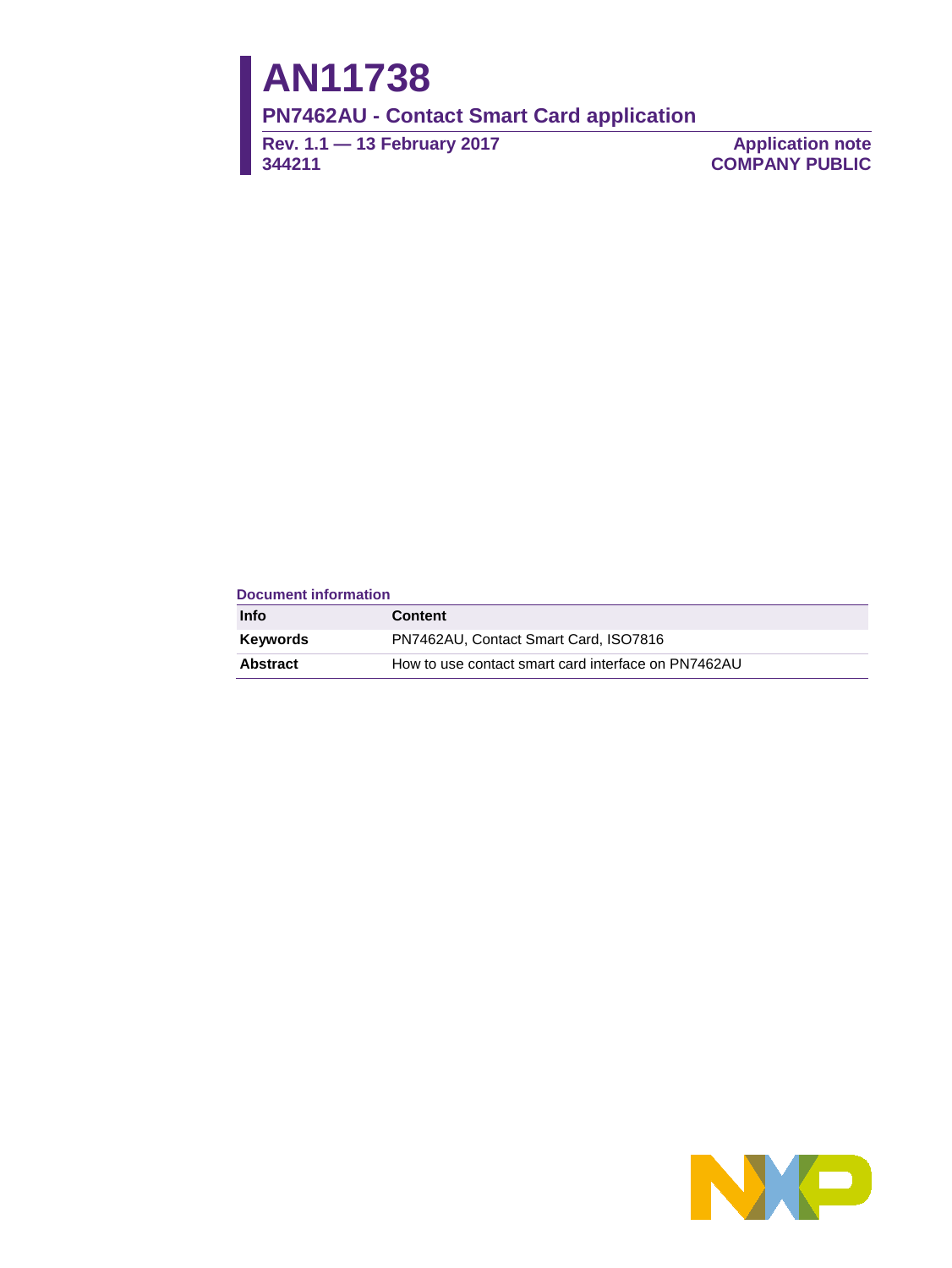#### **Revision history**

| <b>Rev</b> | <b>Date</b> | <b>Description</b>              |
|------------|-------------|---------------------------------|
| 1.1        | 20170213    | Card activation chapter updated |
| 1.0        | 20160309    | First release                   |

# **Contact information**

For more information, please visit: [http://www.nxp.com](http://www.nxp.com/)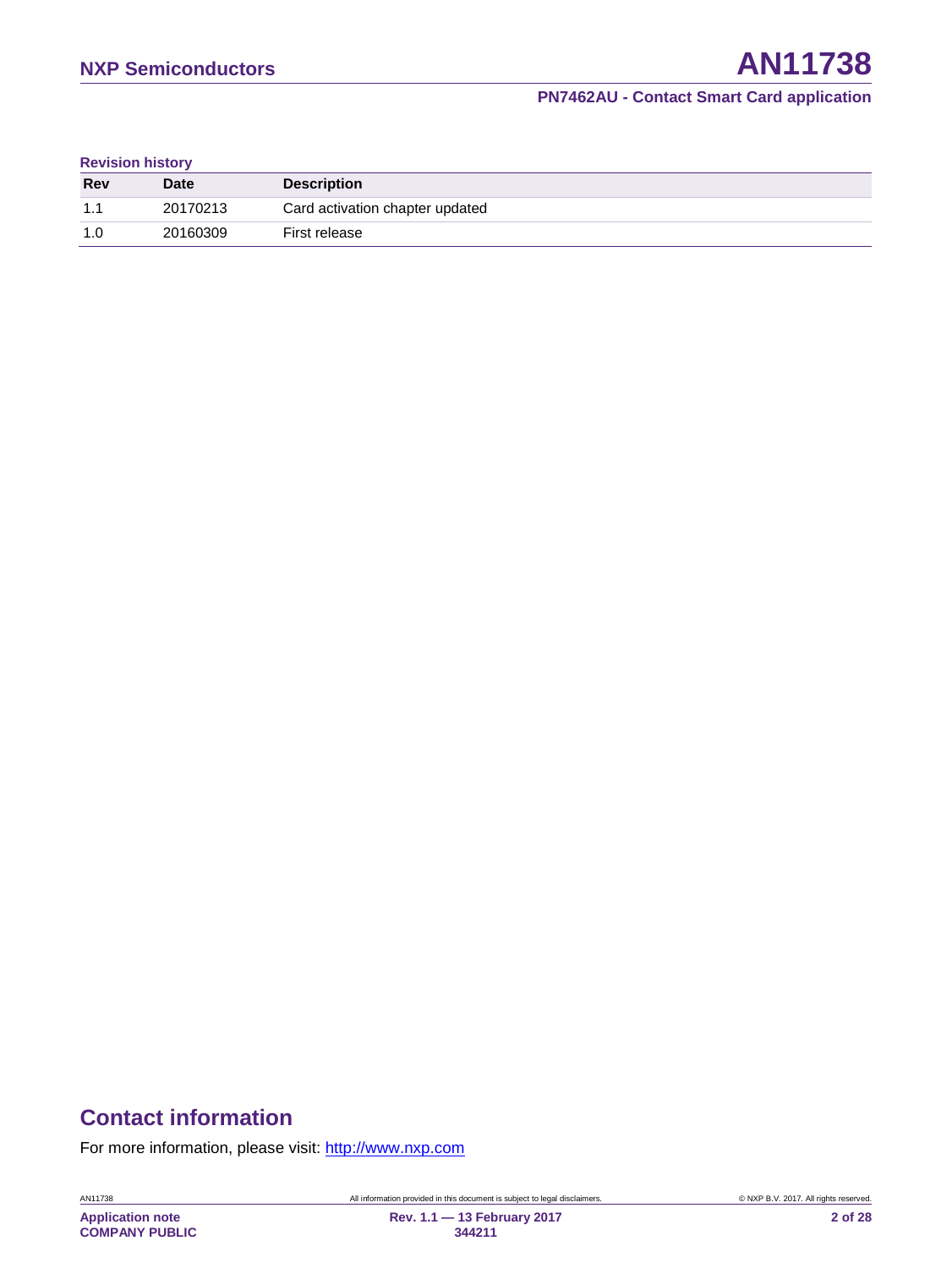# <span id="page-2-1"></span>**1. Introduction**

### <span id="page-2-2"></span>**1.1 Presentation**

The PN7462AU is a contact + contactless smart card interface. This document focuses on contact interface only.

This device supports asynchronous cards (micro controller-based IC cards) as well as synchronous cards.

The electrical characteristics of the PN7462AU are in accordance with ISO7816-3 for class A, B and C cards.

The PN7462AU can be used in various applications such as USB readers, Point-Of-Sale terminals (POS), SAM reader, vending machines, and many conditional access applications (i.e. Internet,..).



<span id="page-2-0"></span>The current documentation will mainly focus on the main slot.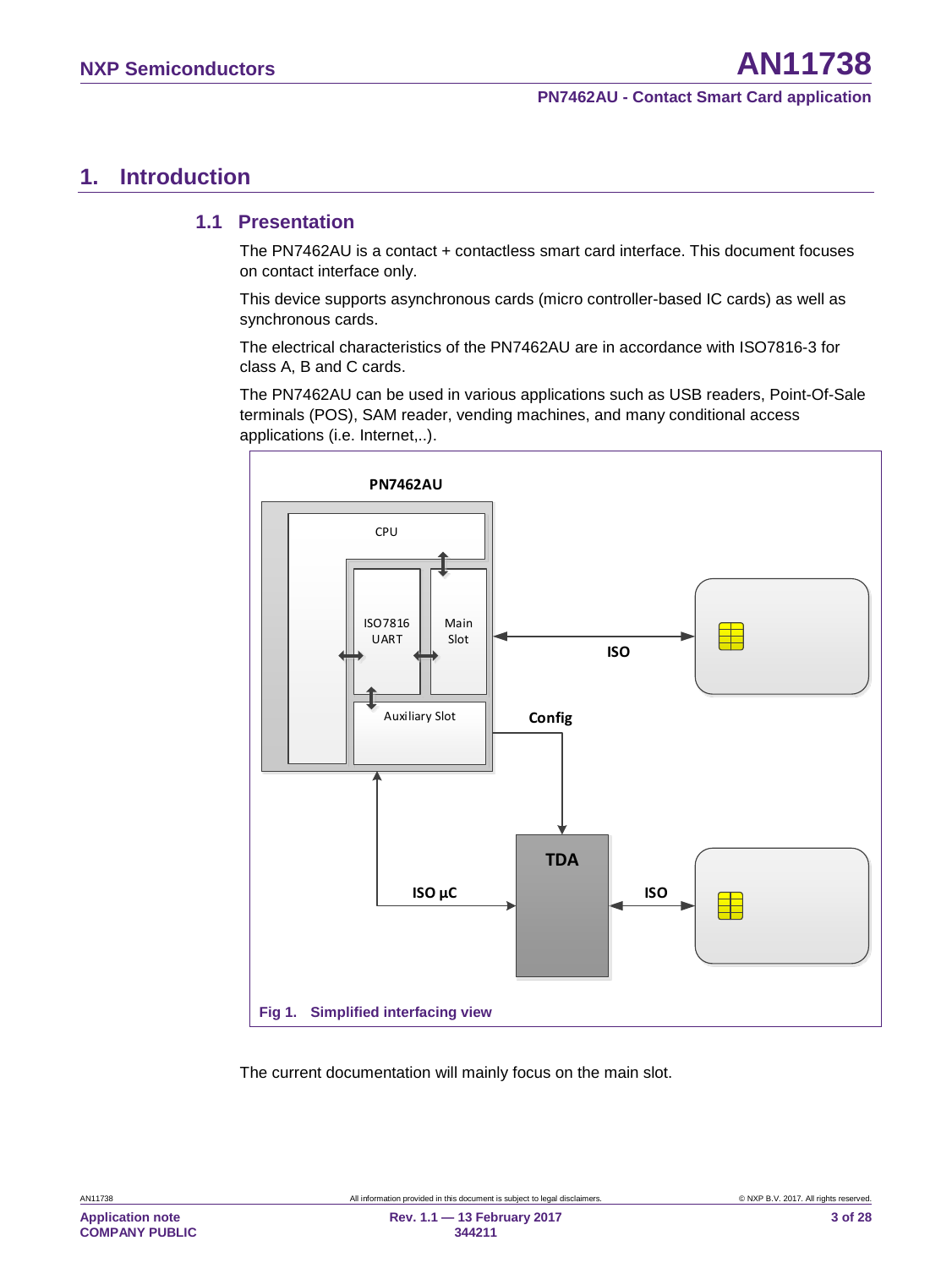### **1.2 ISO7816 Management**

<span id="page-3-1"></span>The PN7462AU fully handles ISO7816 standard:

Electrical interface is handled by the Contact Front-End

Digital management is performed thanks to an embedded ISO7816 UART for the low level protocol part, and the host SW running in the CPU for the high level protocol.



<span id="page-3-0"></span>The ISO7816 UART block is a set of registers and digital management. It fully handles ISO7816 low level as specified in ISO7816-3.

This block is responsible for configuration of the communication with the smart card, and the management of bytes exchanged over I/O line.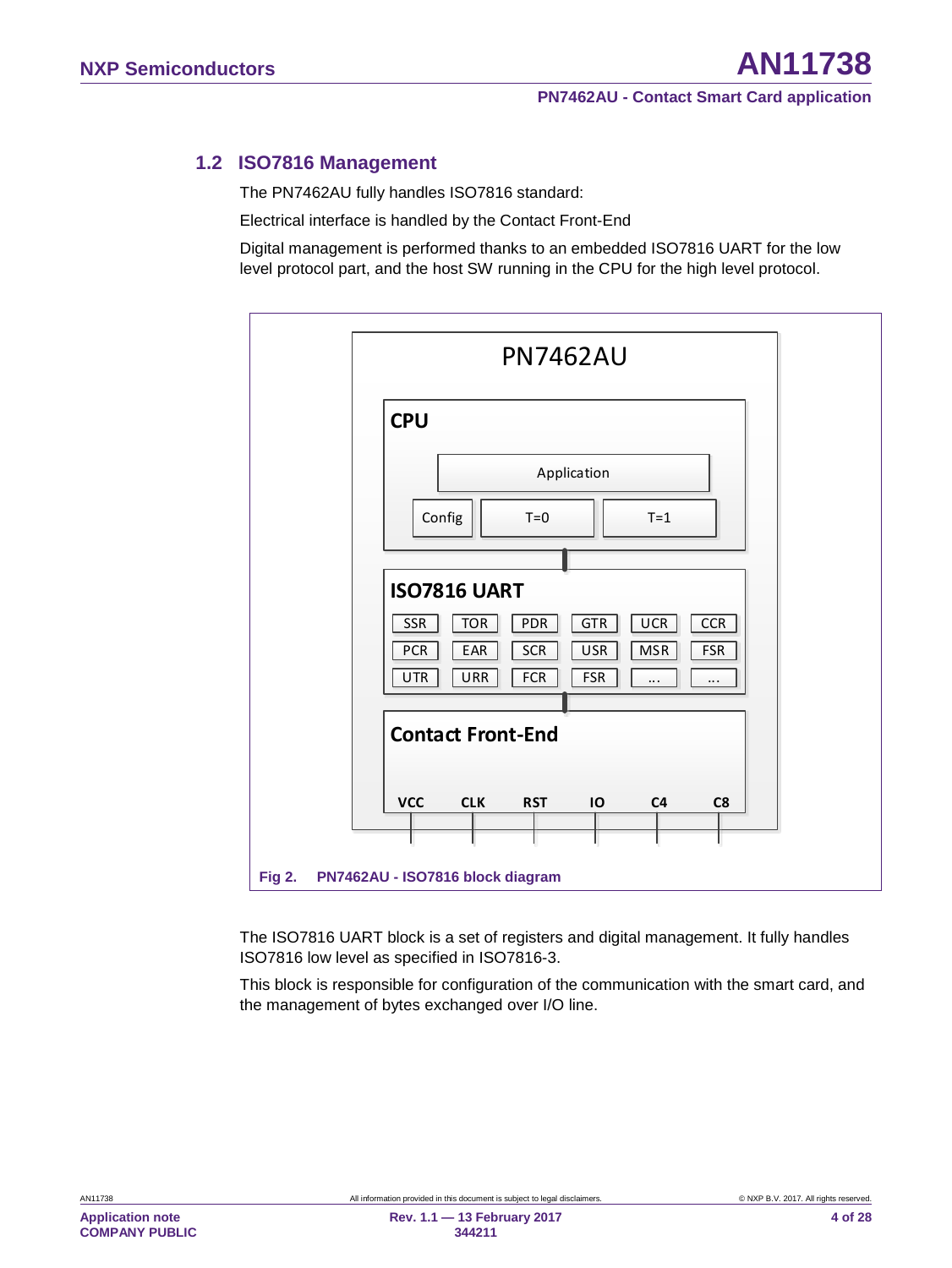The next figure summarizes the task of each block within data exchange.

<span id="page-4-0"></span>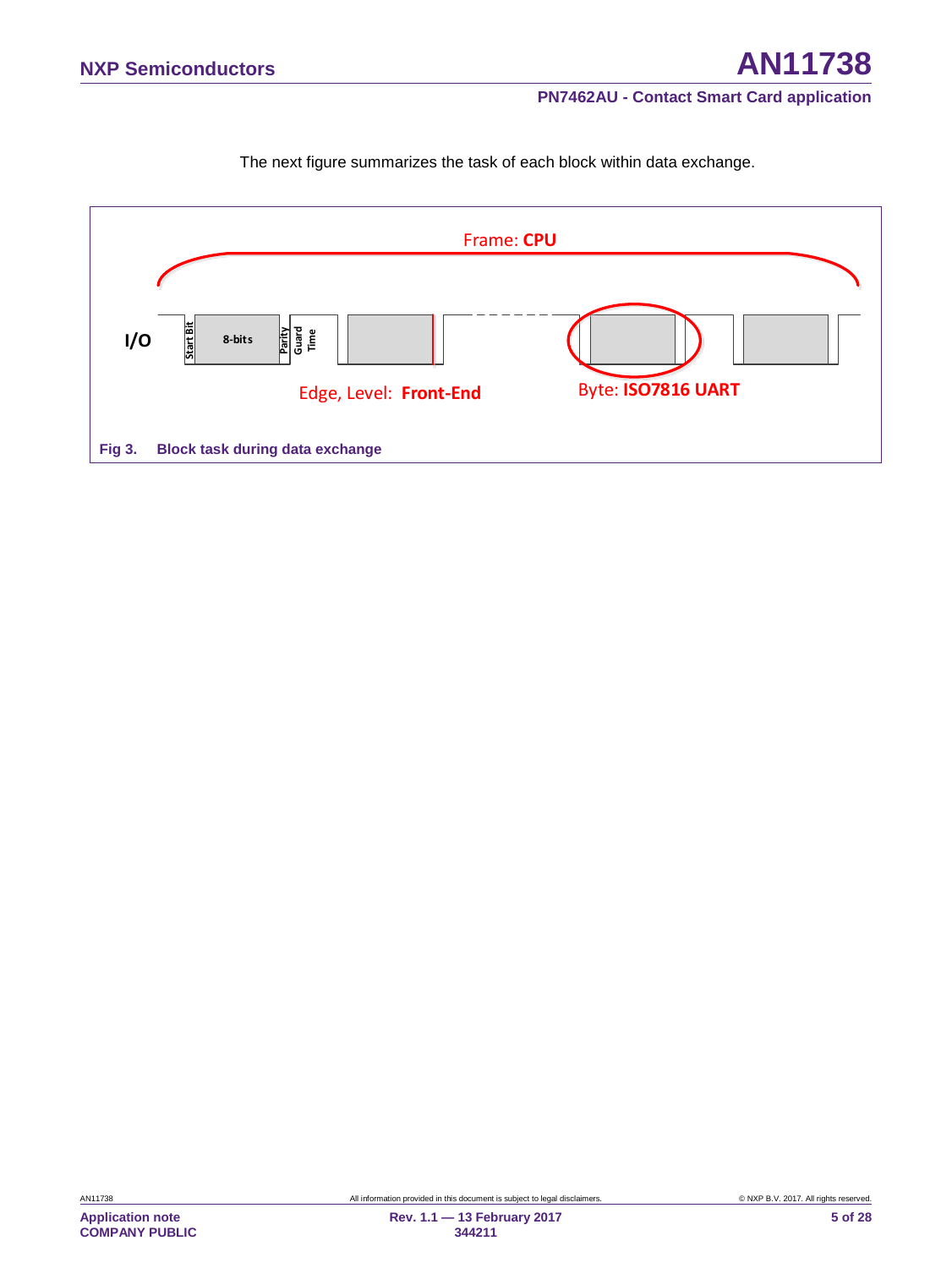### <span id="page-5-0"></span>**2. Power supply**

### <span id="page-5-1"></span>**2.1 Power supply pins**

The Power Supply strategy of the PN7462AU is defined in the User Manual. The document describes the main way to provide power supply to the chip, as well as the specific power supply for the contact interface.

As an example, in case PN7462AU contact interface only is used, below power supply must be present:

- VBUS (Main power supply of PN7462AU)
- PVDD\_IN (GPIO power reference)
- VBUS\_P (Input for the Contact Card Power supply generation)

### <span id="page-5-2"></span>**2.2 DC/DC Converter**

The PN7462AU embeds a DC/DC converter that allows converting a voltage level as low as 3 V to an output on the card side up to 5 V.

The DC/DC input power supply can go down to 2.7 V for Class B and C cards (3 V and 1.8 V)

This block is supplied through VBUS\_P, and its reference ground is GNDP.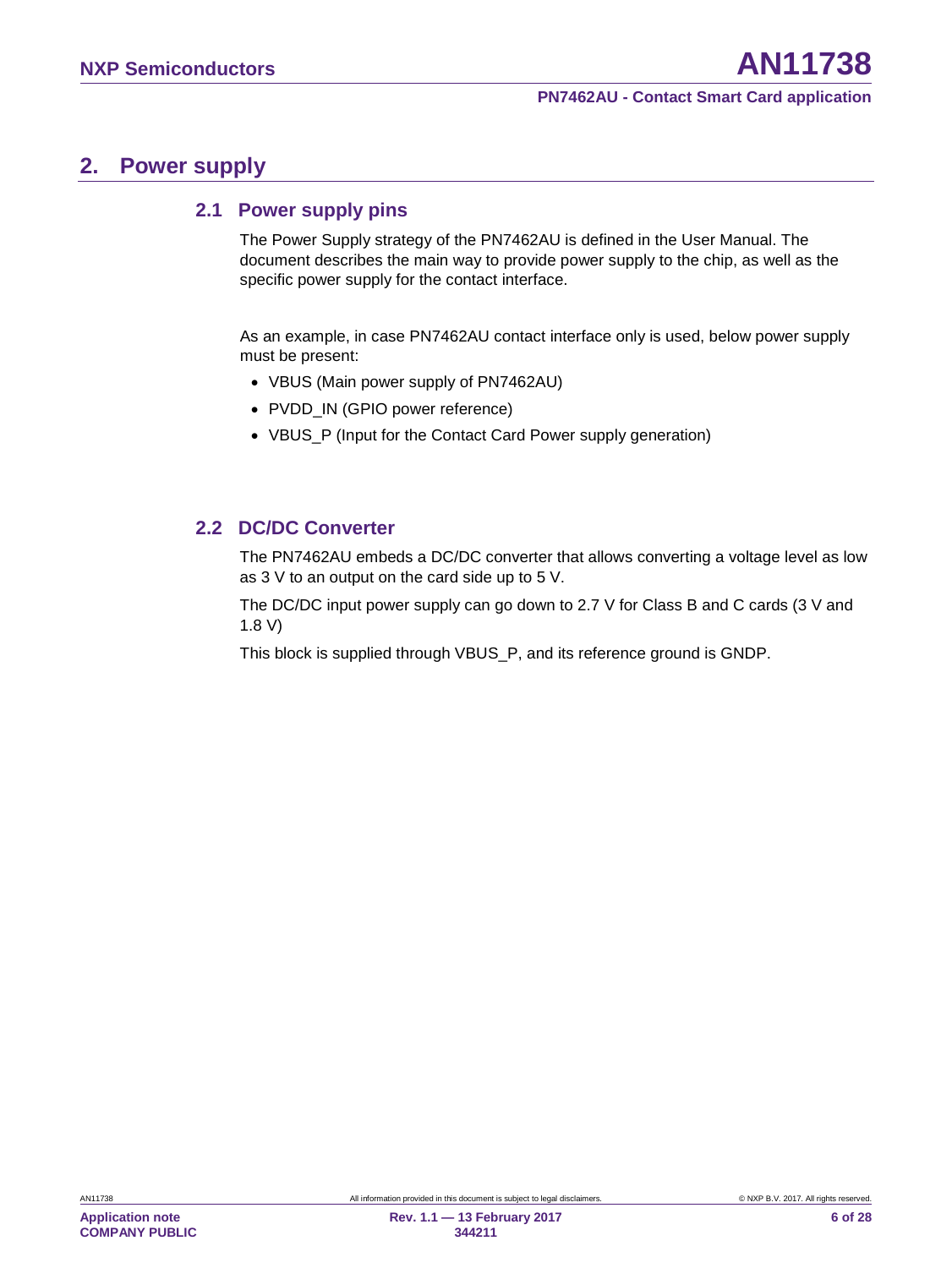#### **2.2.1 Schematics**

<span id="page-6-1"></span>This DC/DC converter works with a capacitor step-up mechanism, and uses 2 capacitors on SAM-SAP, and VUP



<span id="page-6-0"></span>The DC/DC converter operates as a charge pump using capacitors on SAx pins, and Vup. With these pins the converter can operate as a voltage follower or doubler. This allows to use a VDDP down to 3 V to generate 5V, or down to 2.7V to generate 3V, and then allows to use the same voltage level for VBUS and VBUS\_P.

#### **2.2.2 Layout**

<span id="page-6-2"></span>The DC/DC converter components layout must be designed respecting the following guidelines:

- The capacitor on VBUS\_P has to be routed close to the VBUS\_P pin and with a very short and low resistive connection to the GNDP pin.
- The capacitor on VUP has to be placed close to VUP and with a very short and low resistive connection to the GNDP pin.
- The capacitor on SAP/SAM must be placed close to the pins.
- The connection between GNDP and the main Ground has to be very short and direct. It is important that the shortest track for GNDP back signal doesn't flow through the PN7462AU, but directly to the main power supply input, through low resistive PCB tracks (ground plan).
- Routings of VBUSP (from battery), VUP and SAP/SAM should also be of very low resistance.
- Using VIAs to route these DC/DC signals must be avoided.
- It must be ensured that no critical routing passes over or underneath SAM/SAP routings.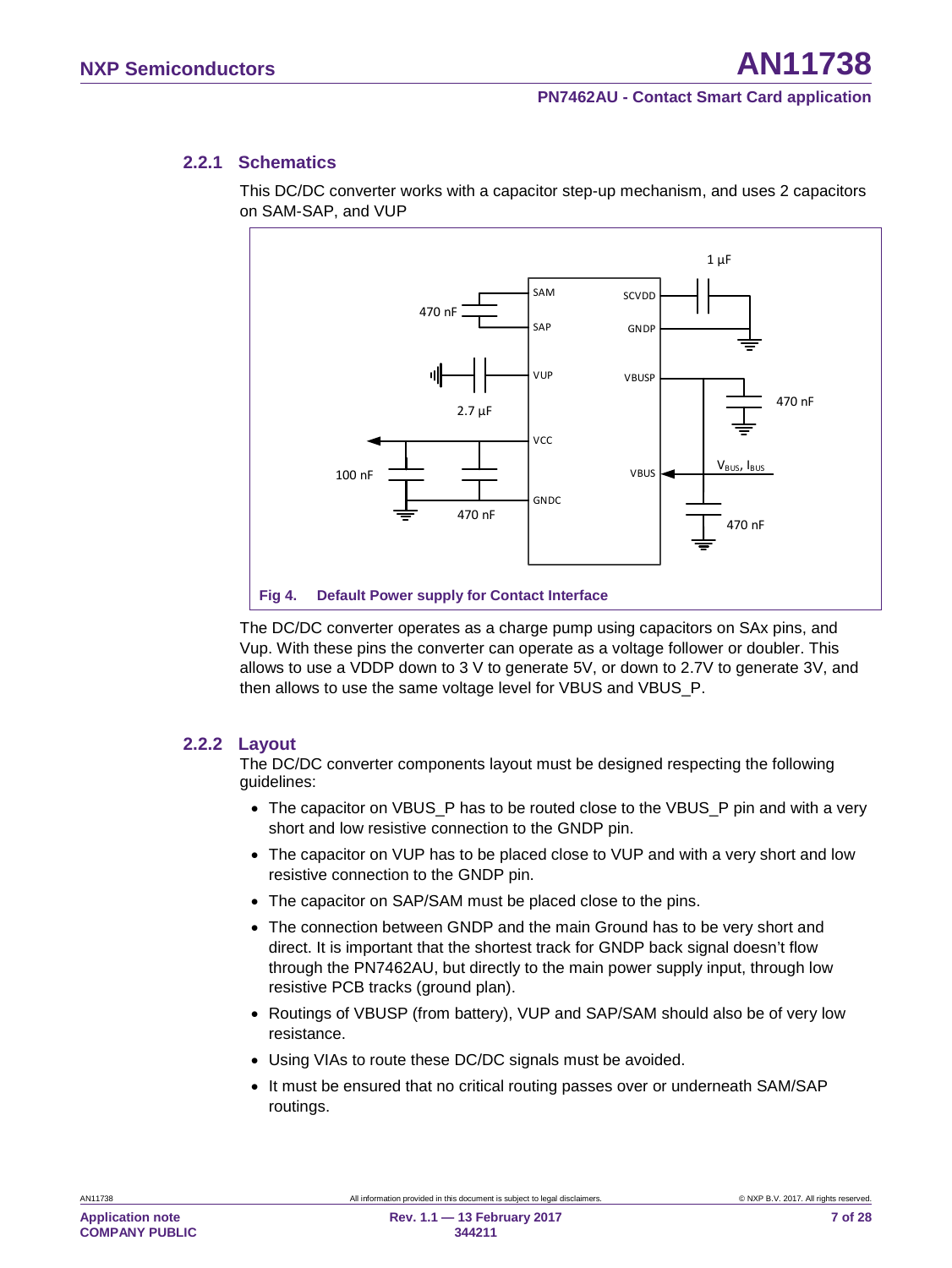# <span id="page-7-1"></span>**3. Contact Clock**

The Contact clock generation relies on the external clock provided to the PN7462AU. This external clock is the 27.12 MHz crystal connected on XTAL1 and XTAL2.

Refer to the User Manual for all details about general clock configuration for PN7462AU.

### <span id="page-7-2"></span>**3.1 Clock selection for contact interface**

The Contact interface uses the system clock. This clock is necessary to generate the clock for the smart card and manage the data exchange over I/O line.

In order to get the clock available for the clock interface, two register bits have to be set:

CLOCK\_CTIF\_ENABLE in PCR\_CLK\_CFG\_REG

And

IPCLOCK\_CTIF\_ENABLE in PCR\_CLK\_CFG\_REG

The default system clock frequency is set to 27.12 MHz.

Refer to the User Manual for information on how to change the system clock. The examples in this document are based on this system clock set to default.

### <span id="page-7-0"></span>**3.2 Generation of Smart Card CLK**

The clock is automatically provided by the PN7462AU to the smart card over the CLK pin when the card activation is requested.

The Host action on this clock is to define its frequency. This can be done using Contact Interface registers CT\_CCR1\_REG:

CT\_CCR1\_REG defines the divider for the system clock to generate the card clock thanks to the ACC bits (bits 0, 1 and 2):

System clock can be divided by 1, 2, 3, 4, 5, 6, 8, 16.

With a default system clock of 27.12 MHz, this gives possible output frequencies of:

27.12 MHz, 13.56 MHz, 9.04 MHz, 6.78 MHz, 5.42 MHz, 4.52 MHz, 3.39 MHz or 1.69 MHz.

For standard ISO7816 or EMVCo operation, it is mandatory to use a card clock frequency lower than 5MHz for card activation. The recommended value is Clk/6  $\rightarrow$  $ACC[2:0] = 101b$ .

This has to be done prior to the card activation so that the automatic activation uses the right parameters.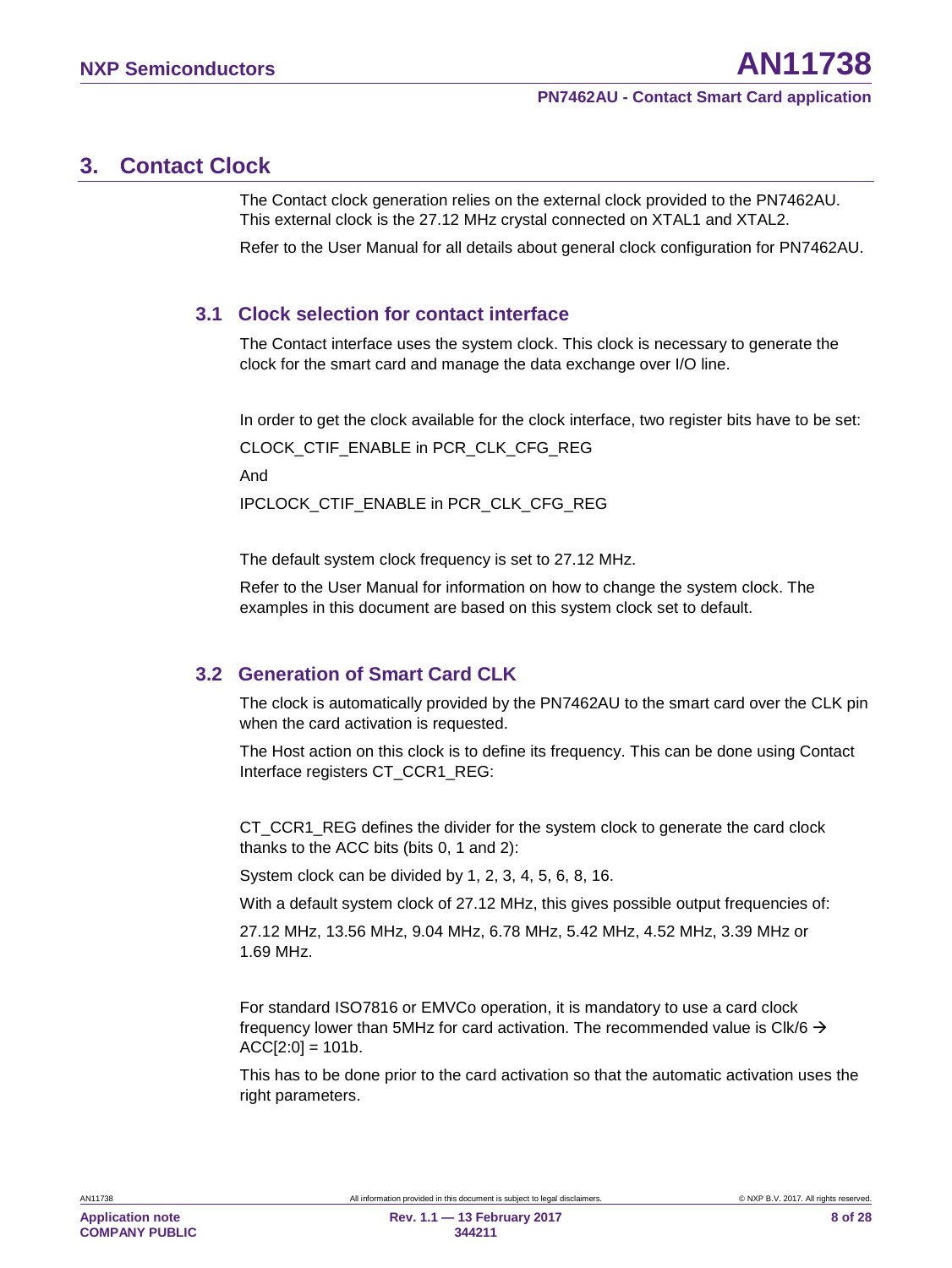#### <span id="page-8-1"></span>**3.3 ETU management**

The system clock is also used to handle the data sent and received over the I/O line. The principle here is to generate the ETUs based on a defined number of clock cycles.

#### **3.3.1 ETU definition**

<span id="page-8-2"></span>As a reminder, the data baudrate is defined in ISO7816 with the ETU length. ETU stands for Elementary Time Unit and represents one bit of communication:



<span id="page-8-0"></span>The default length for one ETU is set by ISO7816 to 372 Clock cycles (referenced to the clock sent to the smart card). This is the value to be used during card activation (ATR reception).

Due to this definition (ETU length set as a number of clock cycle), the exact time will always depend on the clock frequency.

#### **3.3.2 ETU size configuration**

<span id="page-8-3"></span>The PN7462AU defines ETU size as a specified number of clock cycles.

**Important Note:** The reference clock for this ETU size definition is not the clock sent to the smart card, but the input clock of the Contact Interface. Here it is the system clock set to 27.12 MHz.

The following figure shows this specific management: Card clock and ETU management use the same input.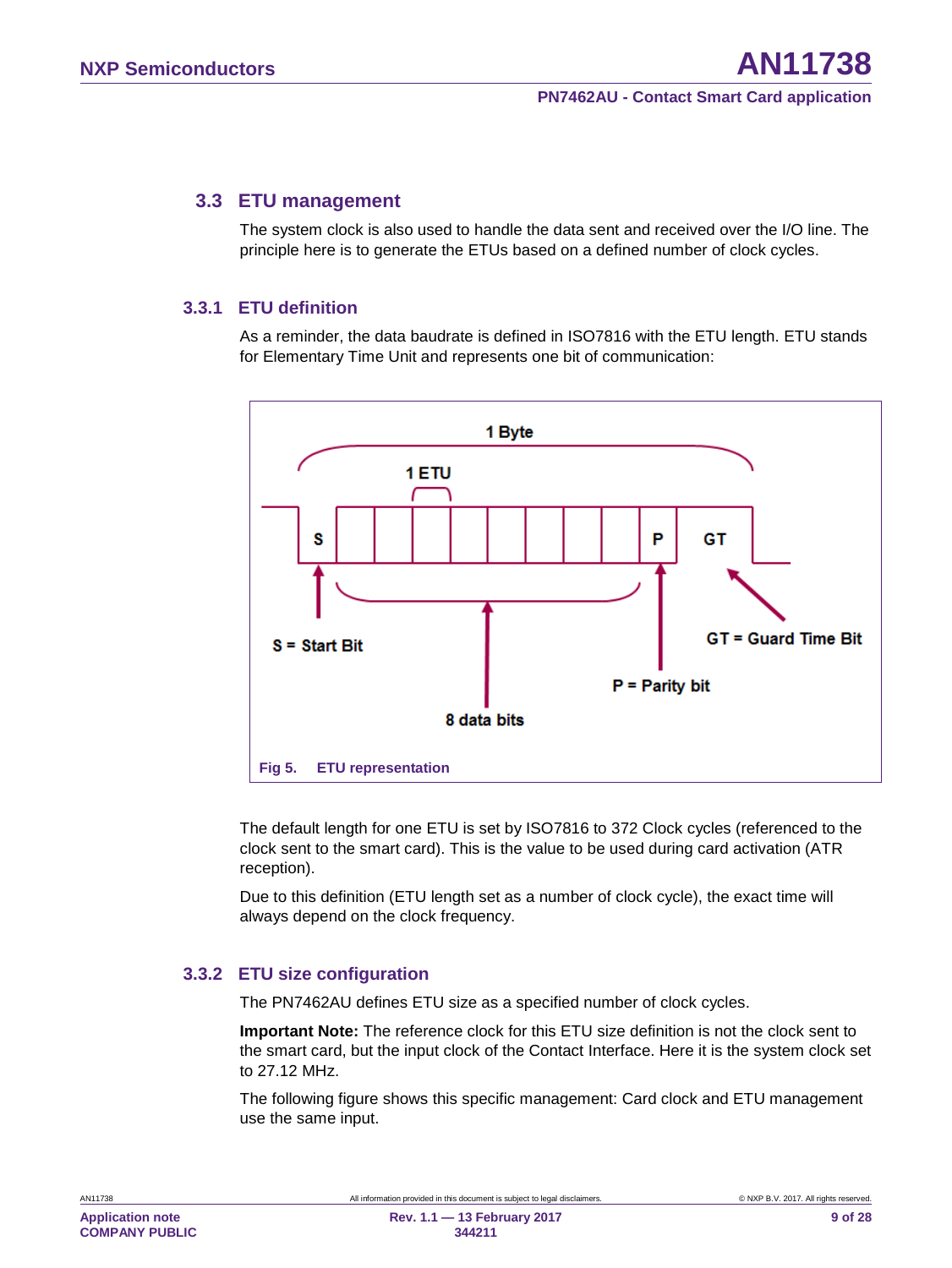

<span id="page-9-0"></span>Two registers are used to define the ETU size:

CT\_PDR1\_LSB\_REG and CT\_PDR1\_MSB\_REG. This two registers allow to define an ETU size set from 16 to 65536 clock cycles.

The minimum size is set to 16 in order to give enough margin for the digital interface to compute the data.

The advantage of this mechanism is that it allows more precision and flexibility in computation of the ETU. Also it allows to reach non integer value of clock cycles.

For example, when a card FiDi is set to  $0x19$  (Fi = 1, Di = 9; F = 372, D = 20), the number of clock cycles per ETU must be 18.6. If the input clock for ETU computation is the clock sent to the card, it is only possible to define ETU size of 18 or 19. This would lead to an out-of-spec operation.

Thanks to this mechanism, it is possible to set the Card clock frequency to fCLK/6 and PDR set to 112.

Then the real ETU size becomes equal to 18.67 clock cycles:  $(= 112 / 6)$ . This is within the ISO specification as the maximum allowed deviation for 10 ETUs is 0.2 ETU.

This 18.67 instead of 18.60 gives a deviation of 0.04 ETU. ( 18.60  $=10*\frac{18.67 - 18.60}{10.58}$ 

For even more precision, it is possible to set the card clock frequency to fCLK/8, and PDR to 149. The ETU size then becomes 18.63, and the deviation is only 0.01 ETU.

Of course there is more precision, but the baud rate changes: With PDR 112 and clock division set to 6, the clock frequency is 4.52 MHz and the baud rate is 243.01 kbps.

With PDR 149 and clock division set to 8, the clock frequency becomes 3.39 MHz and the baud rate is now 182.26 kbps.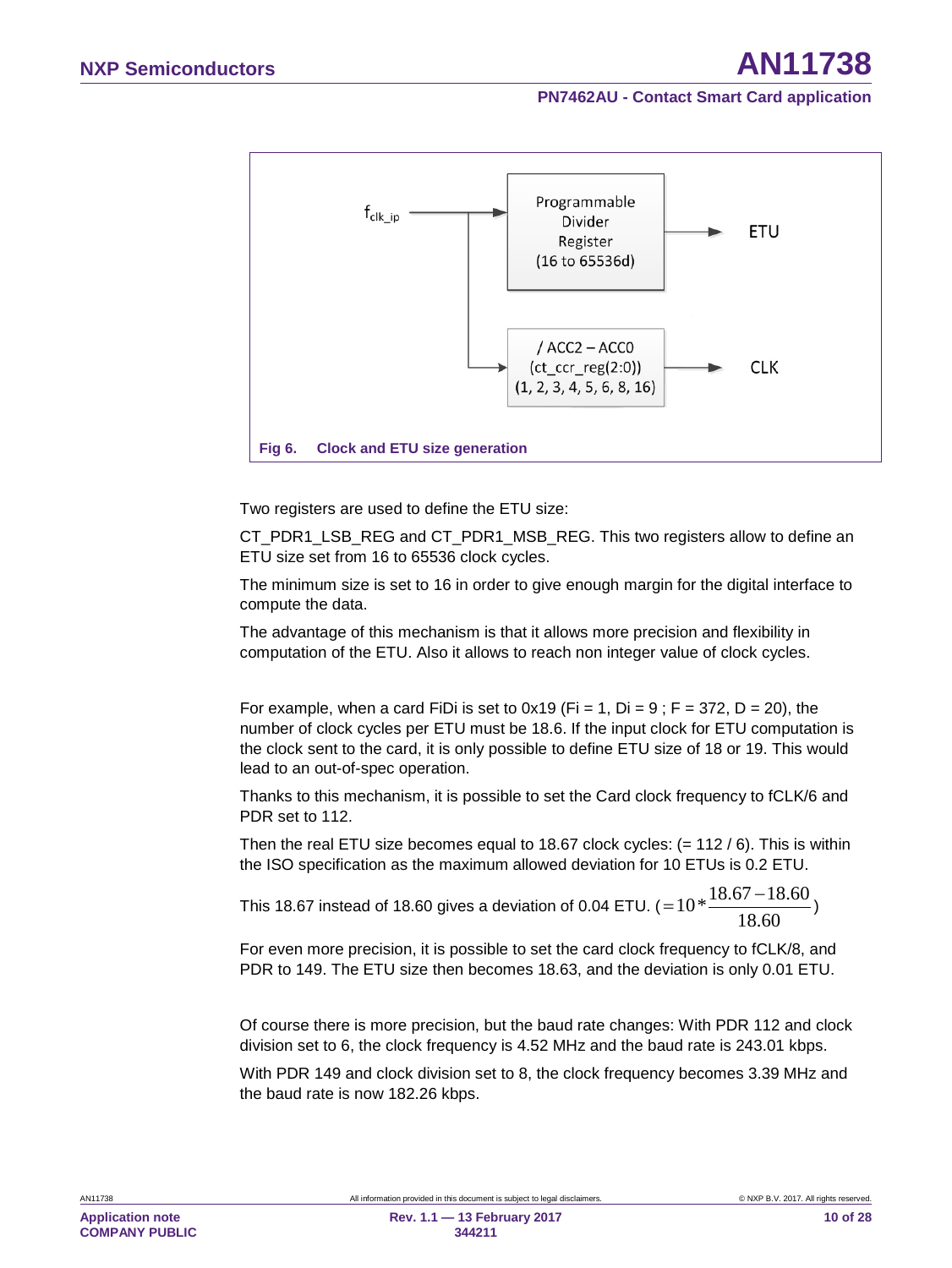# <span id="page-10-0"></span>**4. Card connector**

#### <span id="page-10-1"></span>**4.1 Presence pin**

One input pin is available to detect the card presence: PRES.

This pin is active LOW by default, but this can be changed with configuration registers, depending on the card connector type which is used (normally open or normally closed).

It can be configured to have an internal resistor either to GND or to PVDD IN.

The configuration bits to set the mode of PRES are PRES\_CON\_NO and PRES\_PUP\_EN from register CT\_SSR\_REG.

Depending on the type of card connector used, these register bits have to be configured prior to any action on the card interface.

The goal of this configuration possibility is to be able to use any card connector type, without the need of any external component.

The next chapters present all the different ways to configure the smart card connector presence switch, depending on the switch type. There are 4 possibilities: 2 for each configuration.

It is recommended to use the configuration with Pull-up enable bit is set to 0 for each type. The reason is that this is the default configuration for this bit. Using this value will then help to avoid any false card presence detection at chip boot-up.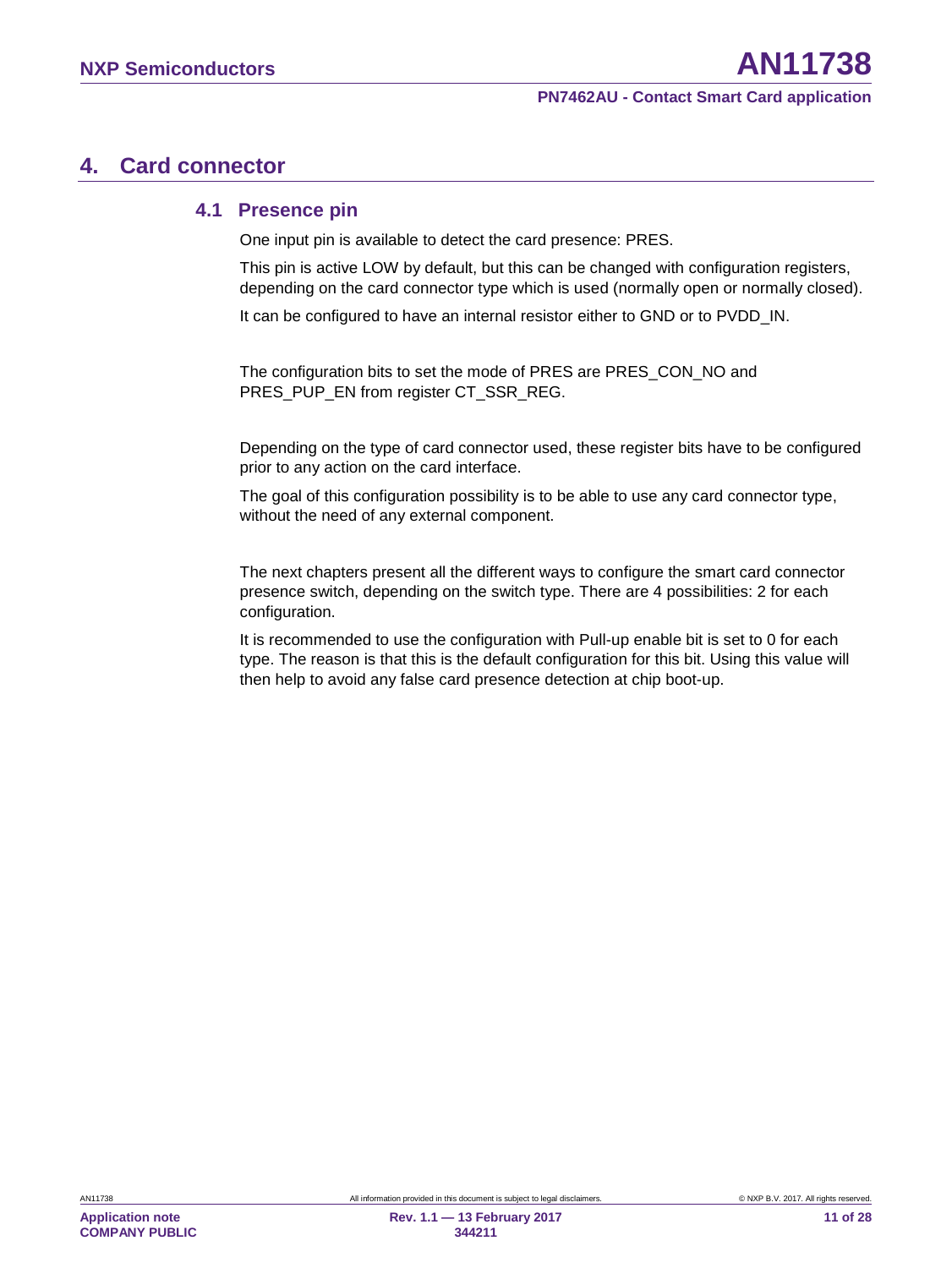### **4.1.1 Normally open presence switch**

<span id="page-11-2"></span>When such a card connector is to be used, the PN7462AU has to be configured in one of the two following ways to allow a direct connection without external pull-up or pull-down resistor.

#### **4.1.1.1 Normally open configuration 1**

<span id="page-11-3"></span>PRES PUP  $EN = 1 \rightarrow$  to set an internal Pull-up on PRES

PRES CON  $NO = 1 \rightarrow$  to configure internal management for normally open connector.

When configured this way, the following schematics can apply:



#### **4.1.1.2 Normally open configuration 2 (recommended configuration)**

<span id="page-11-4"></span><span id="page-11-0"></span>PRES\_PUP\_EN =  $0 \rightarrow$  to set an internal Pull-Down on PRESN

PRES\_CON\_NO =  $1 \rightarrow$  to configure internal management for normally open connector.



<span id="page-11-1"></span>**This is the recommended configuration for normally open card connector presence switch.**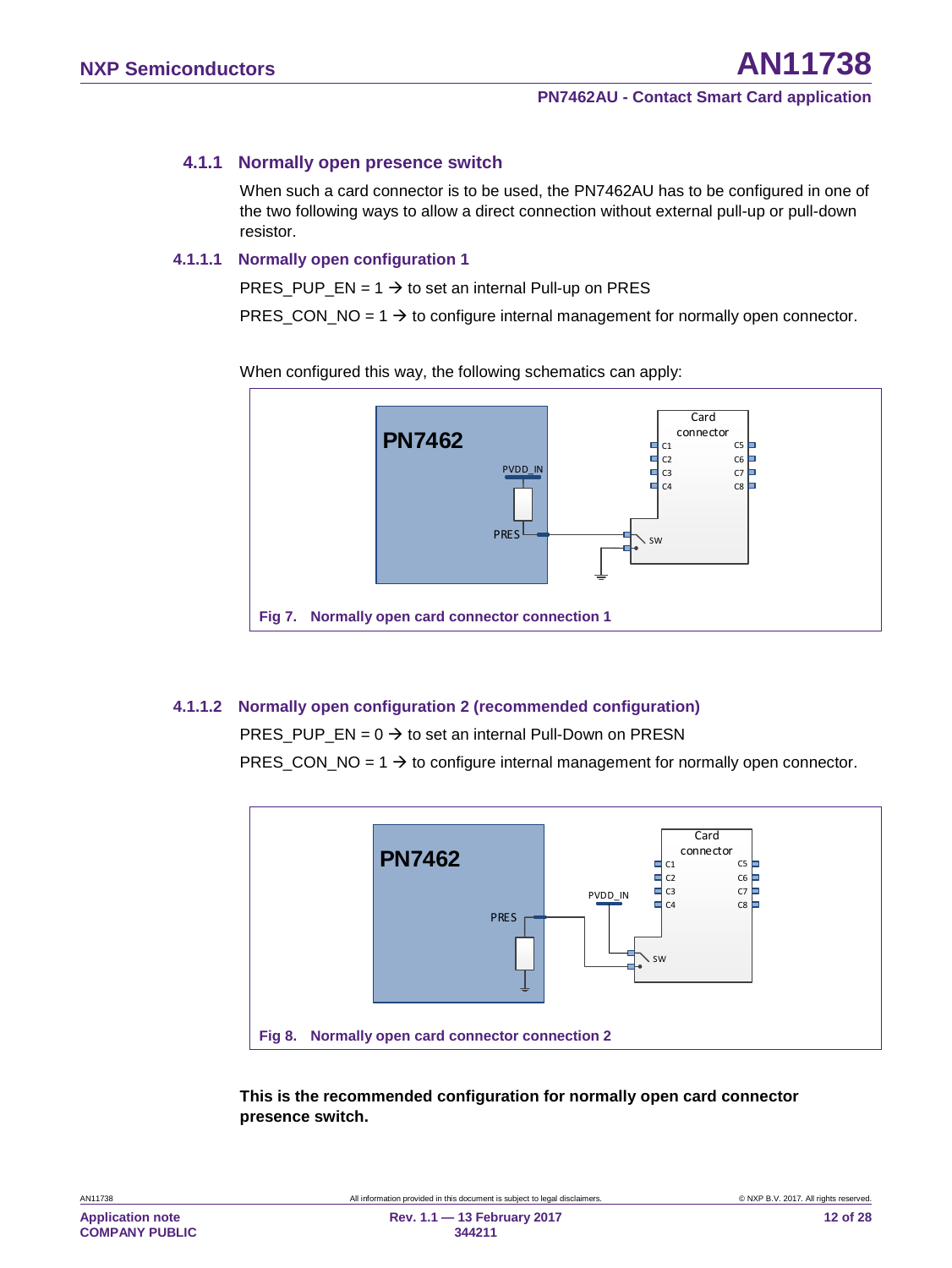#### **4.1.2 Normally closed presence switch**

<span id="page-12-2"></span>To use this type of card connector, the PN7462AU has to be configured in one of the following 2 ways:

#### **4.1.2.1 Normally closed configuration 1**

<span id="page-12-3"></span>PRES\_PUP\_EN =  $1 \rightarrow$  to set an internal Pull-Up on PRESN

PRES CON  $NO = 0 \rightarrow$  to configure internal management for normally closed connector.



#### **4.1.2.2 Normally closed configuration 2 (recommended configuration)**

<span id="page-12-4"></span><span id="page-12-0"></span>PRES\_PUP\_EN =  $0 \rightarrow$  to set an internal Pull-Down on PRESN

PRES\_CON\_NO =  $0 \rightarrow$  to configure internal management for normally closed connector.



<span id="page-12-1"></span>**This is the recommended configuration for normally closed card connector presence switch.**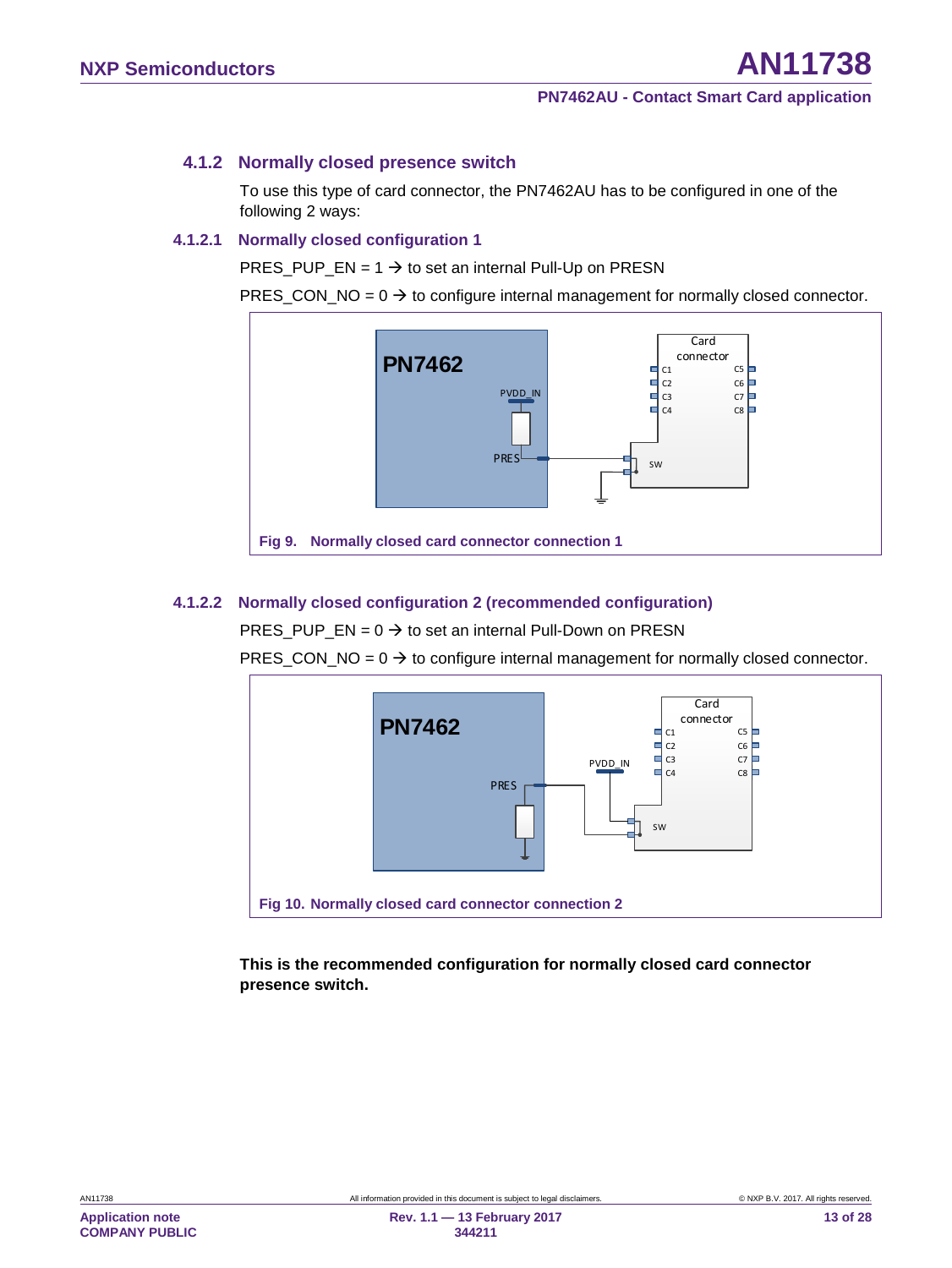### **4.1.3 Debouncing**

<span id="page-13-1"></span>With some card connectors, depending on the mechanical characteristics of the switch, bouncing may be seen on the PRES pin when a card is inserted or extracted. This bouncing is managed by the PN7462AU which does not transfer exactly the PRES state to the internal presence management signal.

When the card is inserted, the PN7462AU waits for the PRES pin to be stable for typ. 6 milliseconds before assuming that the card is inserted. When the card is extracted, the chip acts as soon as the presence is not active. This behavior is summarized in [Fig 11:](#page-13-0)

<span id="page-13-0"></span>

| <b>PRESN</b><br>Debouncing time<br><b>Internal Card</b><br>presence |                 |  |
|---------------------------------------------------------------------|-----------------|--|
| Card insertion                                                      | Card extraction |  |
| <b>Fig 11. Debouncing feature</b>                                   |                 |  |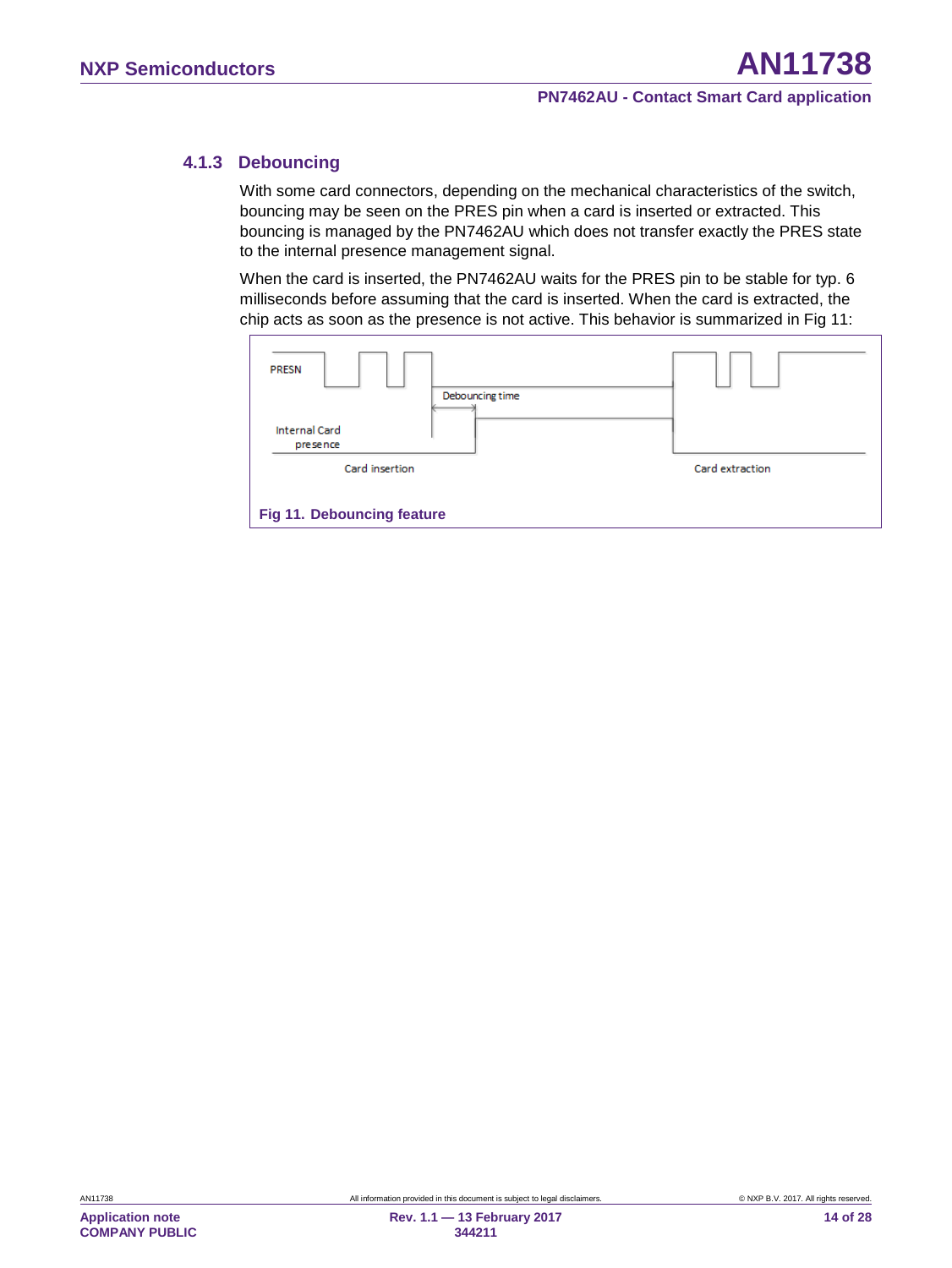### **4.2 Schematics**

<span id="page-14-1"></span>To connect the smart card connector to the PN7462AU, only two capacitors are mandatory as external components. The schematic reference is given in [Fig 12.](#page-14-0)

The C1 capacitor must be placed near the PN7462AU and C2 must be connected close to the card connector.

The advised values for C1 and C2 are respectively 220 nF and 220 nF. These values are mandatory to have a ripple on VCC in the specified limits.

Pins C4 and C8 of the card connector (connected to pins AUX1 and AUX2) are optional. They can be left unconnected unless some specific operation using these pins is required.

It is not advised to leave pin VPP (C6) unconnected. It can be connected directly to VCC or GND in accordance with latest ISO 7816 standards. Connecting it to VCC allows it to be compliant with older cards which might not support VPP connected to the Ground.

For more flexibility, the design should include a 0 ohm serial resistor between VPP and VCC. Then the application can be easily adapted if needed.



<span id="page-14-0"></span>Note: In case the contact reader is used for EMVCo application, a change in this schematics is required. See section [7](#page-19-0) [EMVCO Certification.](#page-19-0)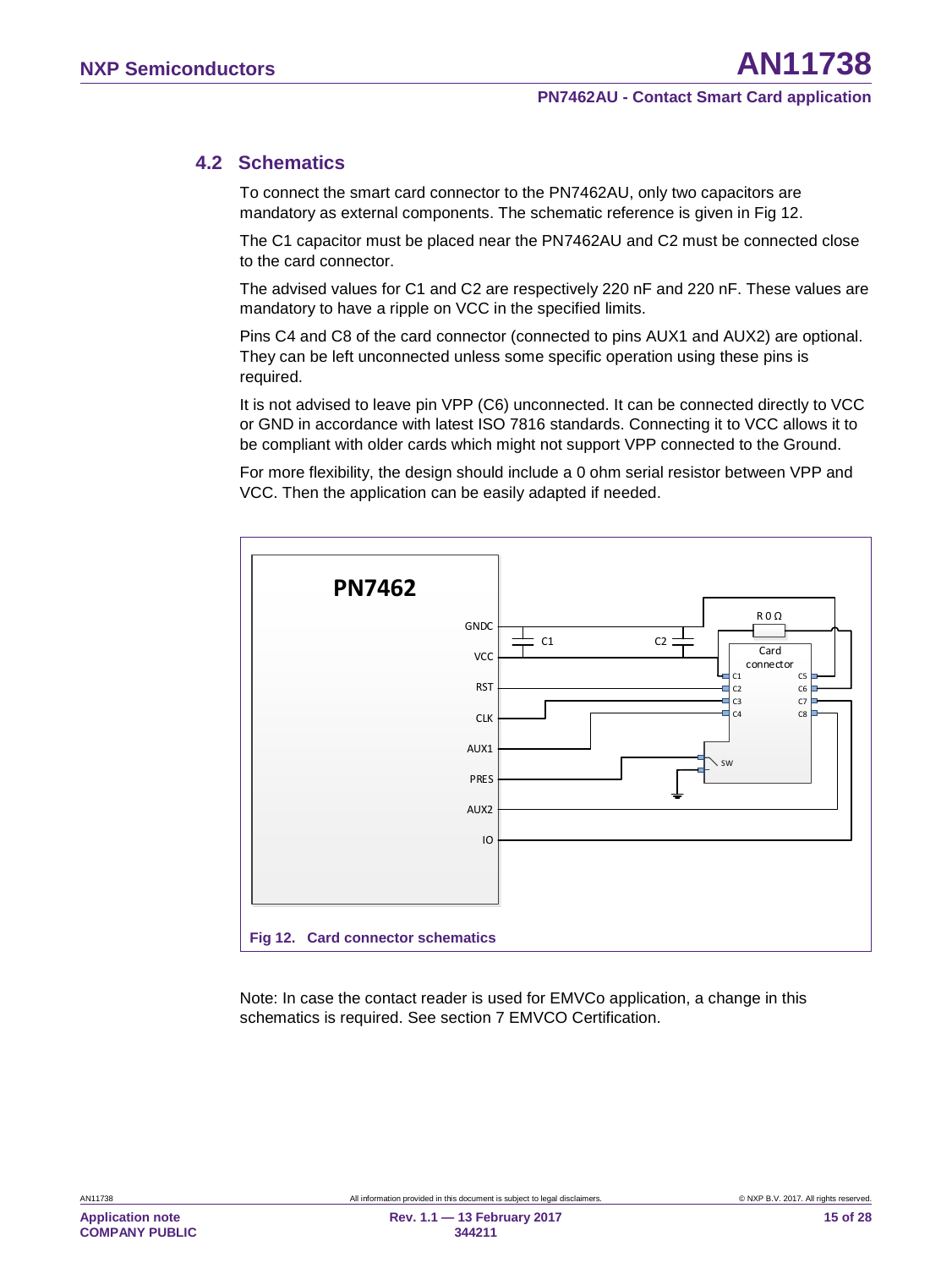# <span id="page-15-1"></span>**5. Card configuration**

<span id="page-15-2"></span>The chip can be configured dynamically to operate with the connected card.

### **5.1 Card voltage**

The voltage level can be set to 5V, 3V or 1.8V.

This configuration uses bits [VCCSEL1:VCCSEL0] from register CT\_PCR\_REG (= bits [3:2]).

The voltage level has to be configured before activation. The application MUST NOT change the value of these pins when the card is activated.

To change the voltage level of the card, the host must deactivate the card, change the voltage level value and then re-activate the card.

<span id="page-15-0"></span>

| <b>Command</b> | <b>VCCSEL0</b> | <b>VCCSEL1</b> |
|----------------|----------------|----------------|
| $VCC = 1,8V$   |                |                |
| $VCC = 3V$     |                |                |
| $VCC = 5V$     |                |                |

### **5.2 Card clock frequency**

<span id="page-15-3"></span>To configure the frequency of the card clock, refer to the dedicated chapter: [3.2](#page-7-0) [Generation of Smart Card CLK.](#page-7-0)

### <span id="page-15-4"></span>**5.3 Card Protocol**

The card protocol,  $T=0$  or  $T=1$ , can be chosen by the host using the bit PROT from register CT\_UCR11\_REG.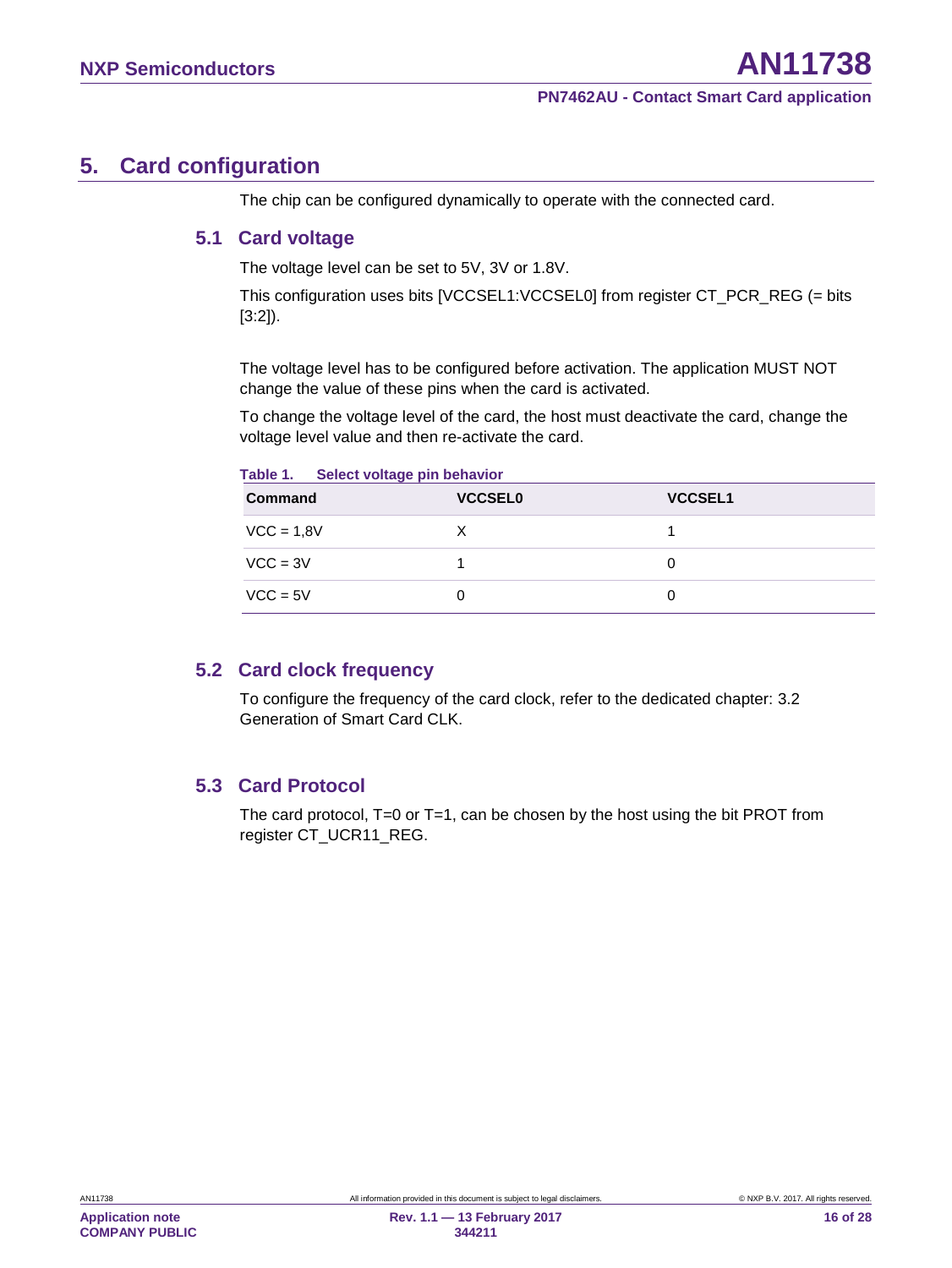# <span id="page-16-1"></span>**6. Card Activation / Deactivation**

### <span id="page-16-2"></span>**6.1 Activation**

#### **6.1.1 Activation Sequence**

<span id="page-16-3"></span>The card activation is automatically handled by the PN7462AU as soon as it is requested through the bit START in register CT\_PCR\_REG.



<span id="page-16-0"></span>The delay Tstart is a PN7462 internal delay: this time is used by the DC/DC to start, and is approximately 20 ms.

In asynchronous mode, this delay is transparent as the application has to wait for the ATR to be received before proceeding to the next operation.

In synchronous mode, this delay has to be respected: IO, CLK and RST must not be changed before VCC has reached its high level. To respect this condition, it is necessary to wait for 20 ms minimum after the bit START has been set to 1, before any operation on the other contact lines.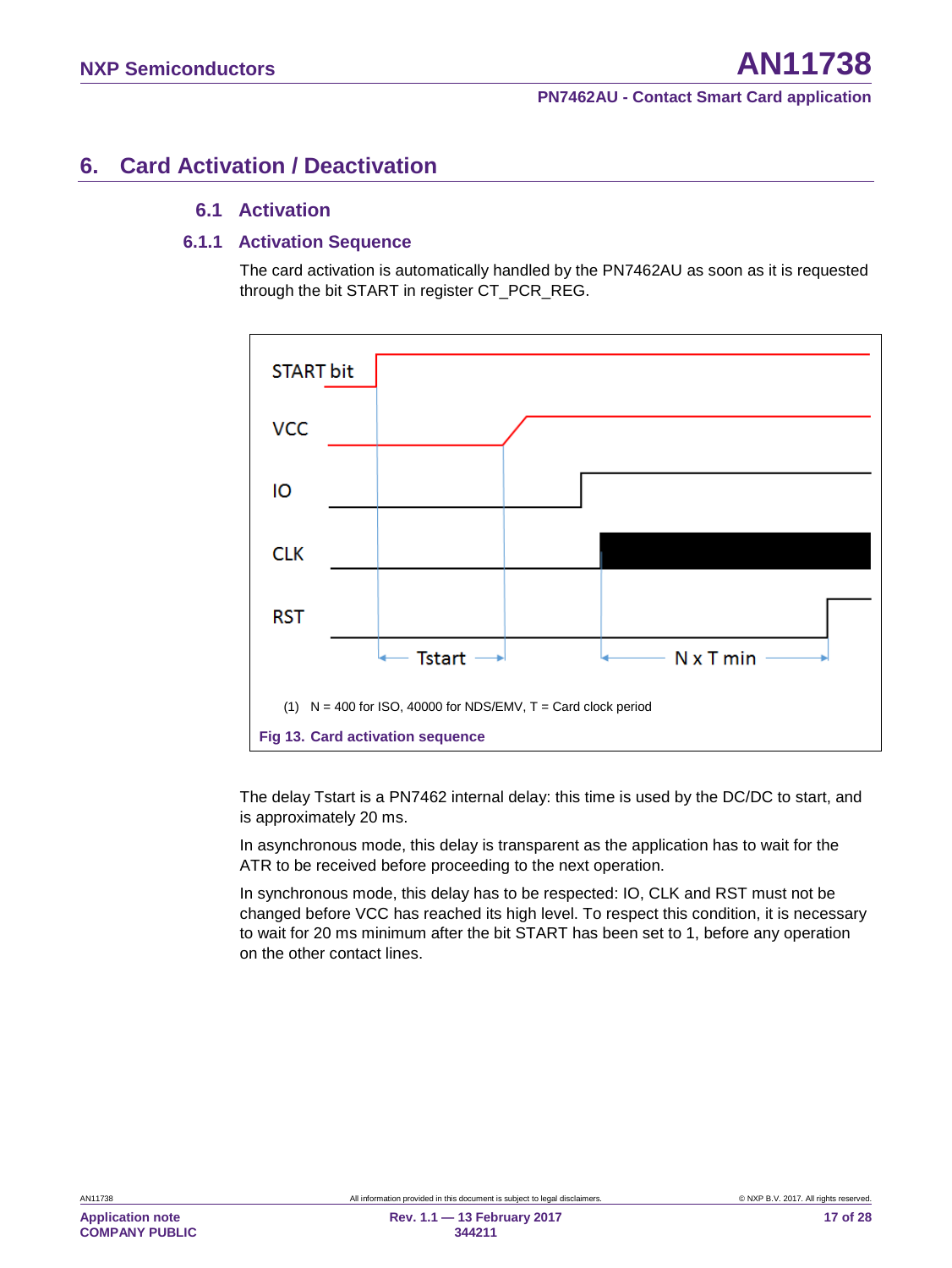### **6.1.2 ATR Timings**

<span id="page-17-1"></span>When the PN7462AU activates a card, it checks the timings for the ATR reception. The timings described in next figure are monitored by the PN7462AU.



<span id="page-17-0"></span>T1, T2 and T3 timers are configurable through Contact Registers: T1 is set by the registers CT\_MCLR\_LSB\_REG and CT\_MCLR\_MSB\_REG T2 is 200 clock cycles plus the value configured through CT\_ECR\_REG T3 is set through CT\_MCHR\_LSB\_REG and CT\_MCHR\_MSB\_REG Each value is set in number of clock cycles.

The default value for each counter is set to common value for EMVCo management:

 $T1 = T3 = 42100$  clock cycles.

<span id="page-17-2"></span> $T2 = 200 + 170 = 370$  clock cycles.

#### **6.1.3 Mandatory settings**

#### **6.1.3.1 VCC Slew Rate**

<span id="page-17-3"></span>In register CT\_SRR\_REG, it is mandatory to set bits vcc\_rise\_sel1 and vcc\_rise\_sel0 to 1. If any other value is set, the VCC will not load in time which will cause a current overflow.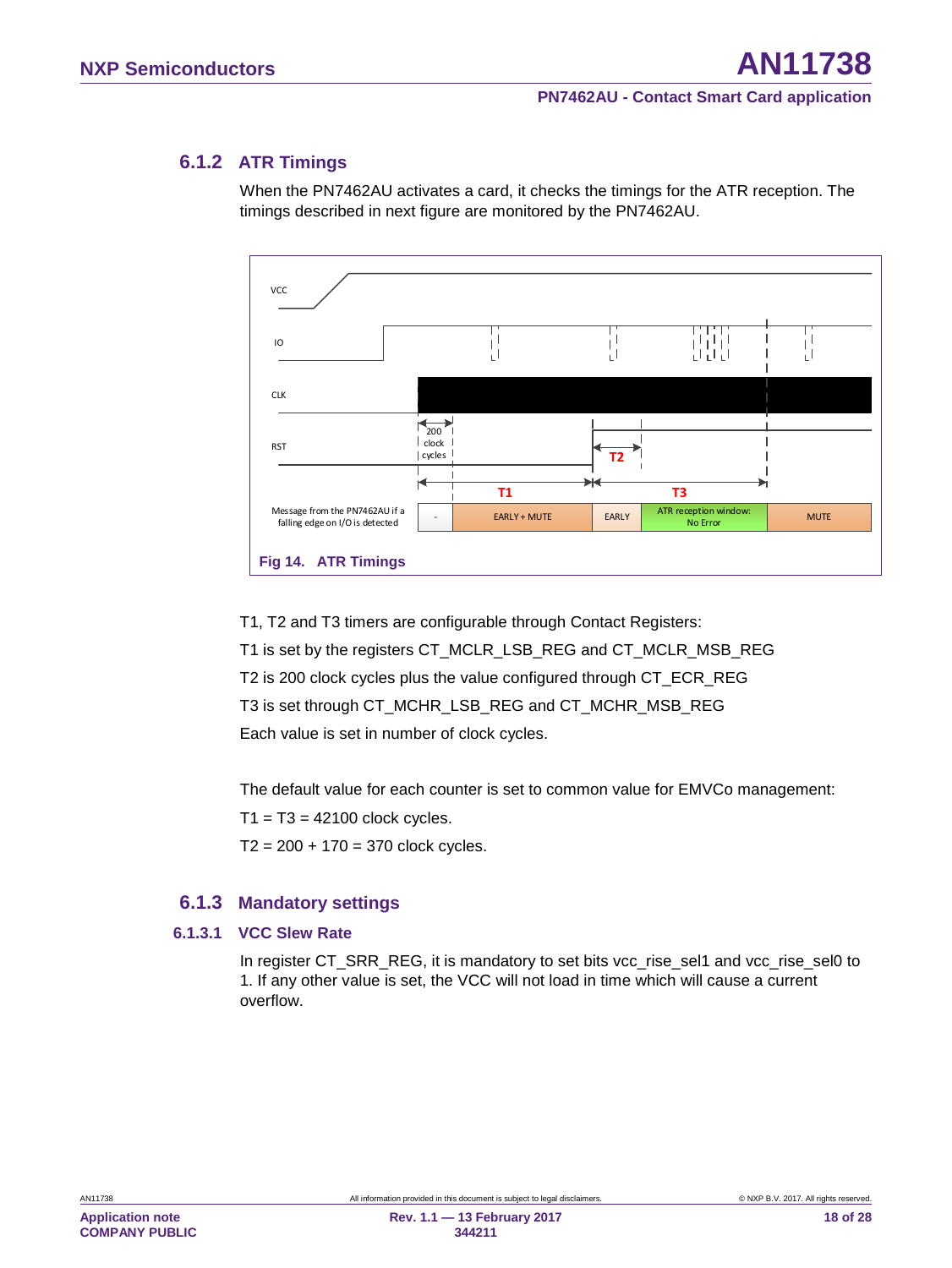### **6.2 Deactivation**

<span id="page-18-0"></span>The deactivation is managed entirely by the PN7462AU sequencer. Deactivation occurs when one of the following events happens:

- Bit START in CT\_PCR\_REG is cleared
- A fault is detected:
	- − Card removal
	- − Overheating
	- − Short-circuit or high current on VCC
	- − Power Supply drop (If bit AUTOMATIC\_CT\_DEACT within register PCR\_SYS\_REG is set)
	- − High current detected on DCDC or SCLDO

The deactivation sequence is automatic and fully compliant with the standard. For more details on the activation or deactivation sequence and their timings, refer to the PN7462AU data sheet and ISO 7816-3 standard.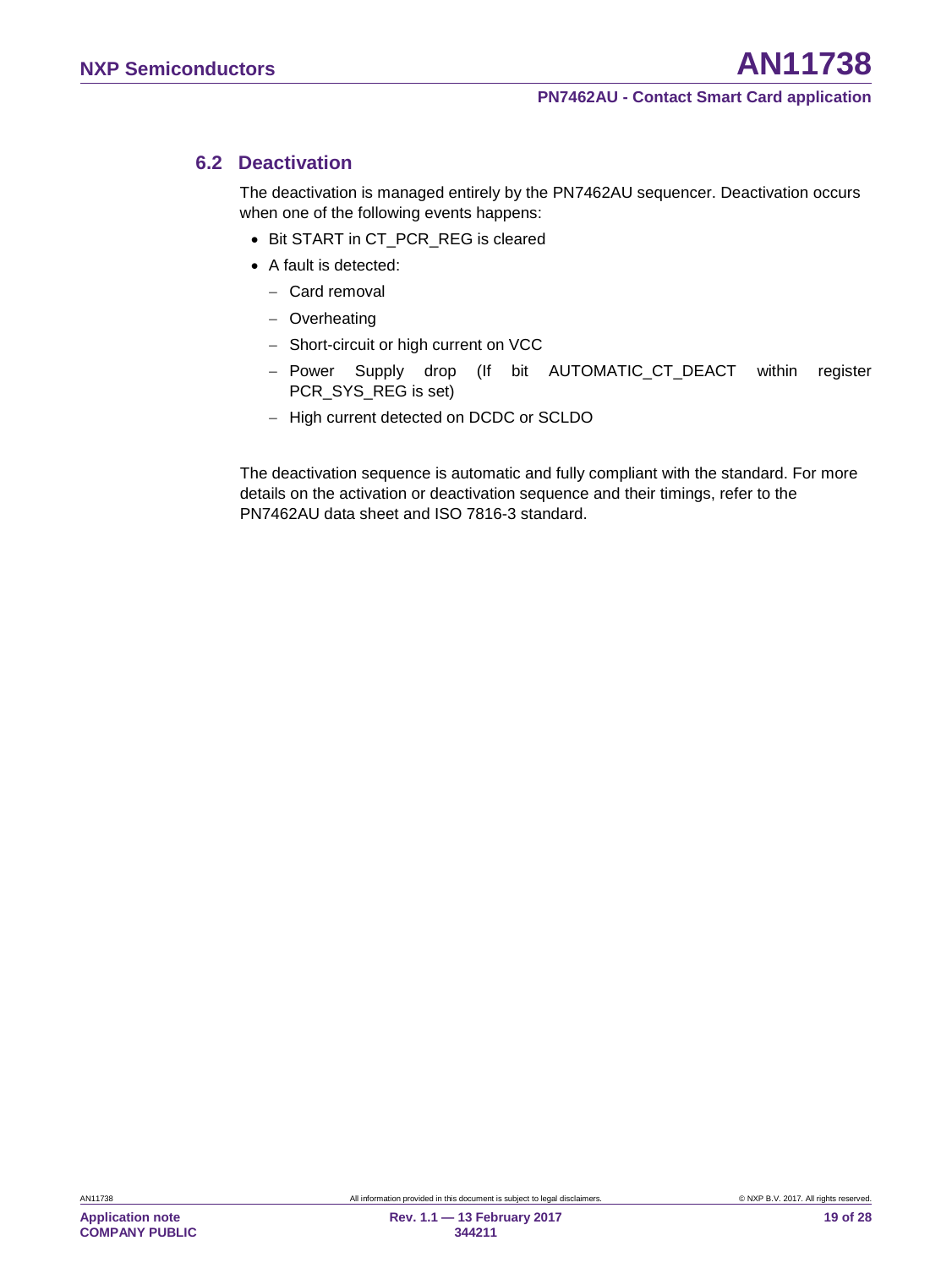# <span id="page-19-0"></span>**7. EMVCO Certification**

PN7462 can be used as a Contact Smart card reader for Payment application. It is compliant with EMVCo specifications.

Full EMVCo level 1 Digital SW code is available in PSP source code examples. This code allows to run the EMVCo Loopback and go through the Digital and Analog certifications.

### <span id="page-19-2"></span>**7.1 EMVCo specific HW implementation**

In order to be compliant with EMVCo Analog specification and pass all tests, a 300 ohms resistor is to be added in series with I/O line. See below:



<span id="page-19-1"></span>The reason to add this Resistor is to be compliant with the IO current limitation specification: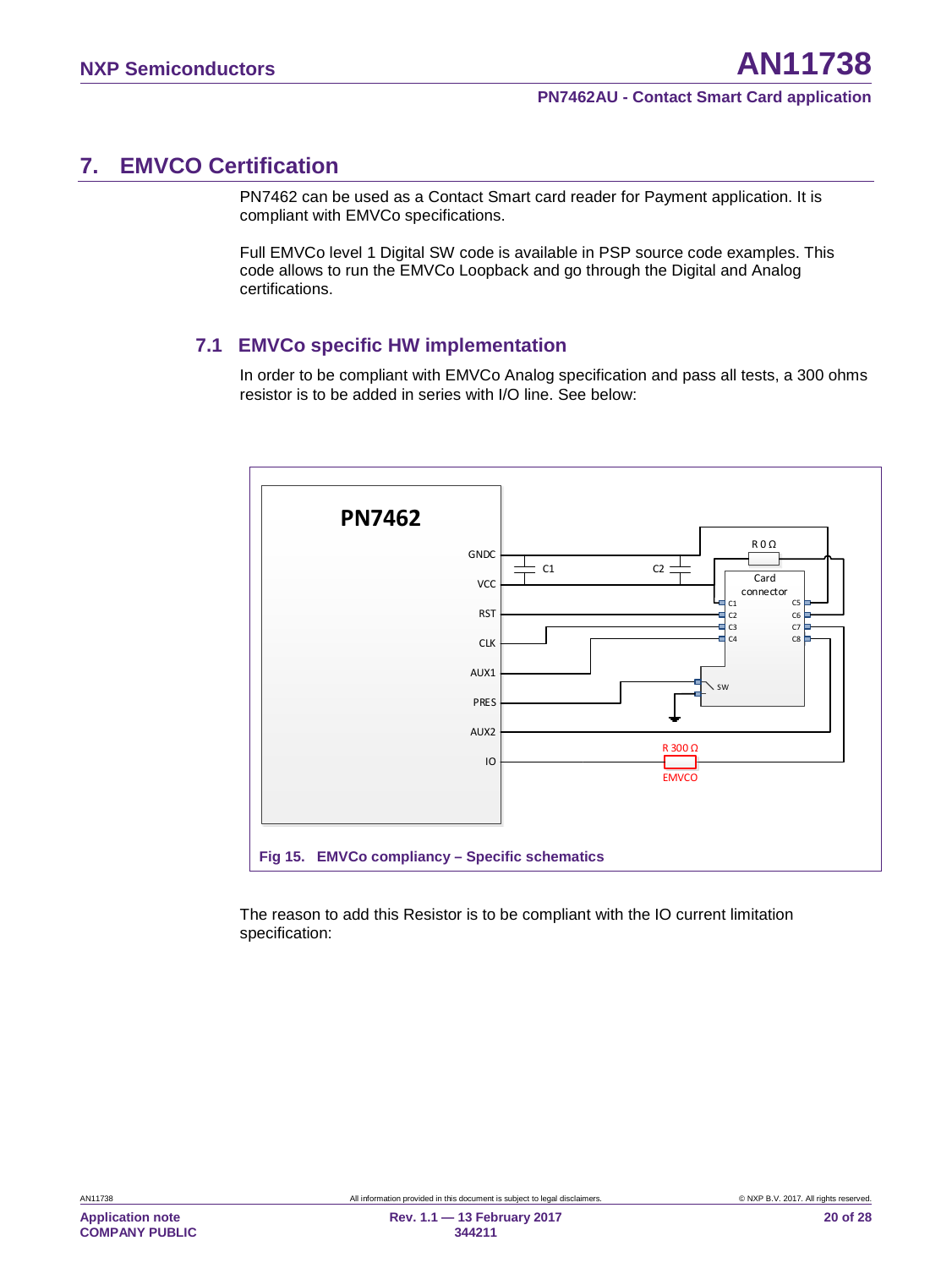# <span id="page-20-0"></span>**8. Electrical design recommendations**

### <span id="page-20-1"></span>**8.1 Decoupling**

To ensure proper behavior of the PN7462AU, some external components have to be used. All supply pins must be protected against noise.

VCC pin (card contact) needs to be connected to two capacitors: twice 220 nF as described in chapter [4.2:](#page-14-1) one near the PN7462AU chip and one near the card connector. These capacitors type must be low ESR.

VBUSP must be protected by two capacitors: one 100 nF to protect particularly against high frequency noise and one 10  $\mu$ F to absorb slower variations.

#### <span id="page-20-2"></span>**8.2 Layout**

For noise reduction optimization, the layout of the design must adhere to the following guidelines.

#### **8.2.1 Decoupling capacitors**

<span id="page-20-3"></span>Capacitors are mandatory to protect the supply pins as well as the VCC pin (TDA8035 pin and Card connector pin).

Place decoupling capacitors as close as possible to the pin that they protect.

This means that the capacitor must be physically soldered near the chip or the card connector pin, but also with a short and good connection (low resistance) between the protected pin and its capacitor.

The connection between the capacitor pin and the ground must be short and low resistive as well.

#### **8.2.2 DC/DC capacitors**

<span id="page-20-4"></span>The capacitors dedicated to the DC/DC converter (decoupling for VBUSP, or pump capacitors on SAP/SAM and VUP), must be physically placed close to their dedicated pin.

In addition, the capacitors on VBUPS and VUP must have a short and low resistive connection to the GNDP pin, which is the ground pin dedicated to the DC/DC converter.

The nominal capacitance values must follow NXP recommendations: 470 nF between SAP and SAM, and 2.7 µF on VUP.

Warning: The nominal capacitor value must be guaranteed at the operating voltage.

Depending on the capacitor quality, the nominal capacitor can drop when the DC voltage on the capacitor increases.

As an example, the following chart shows the behavior of a specific  $1\mu$ F capacitor with a size 0402 (inch):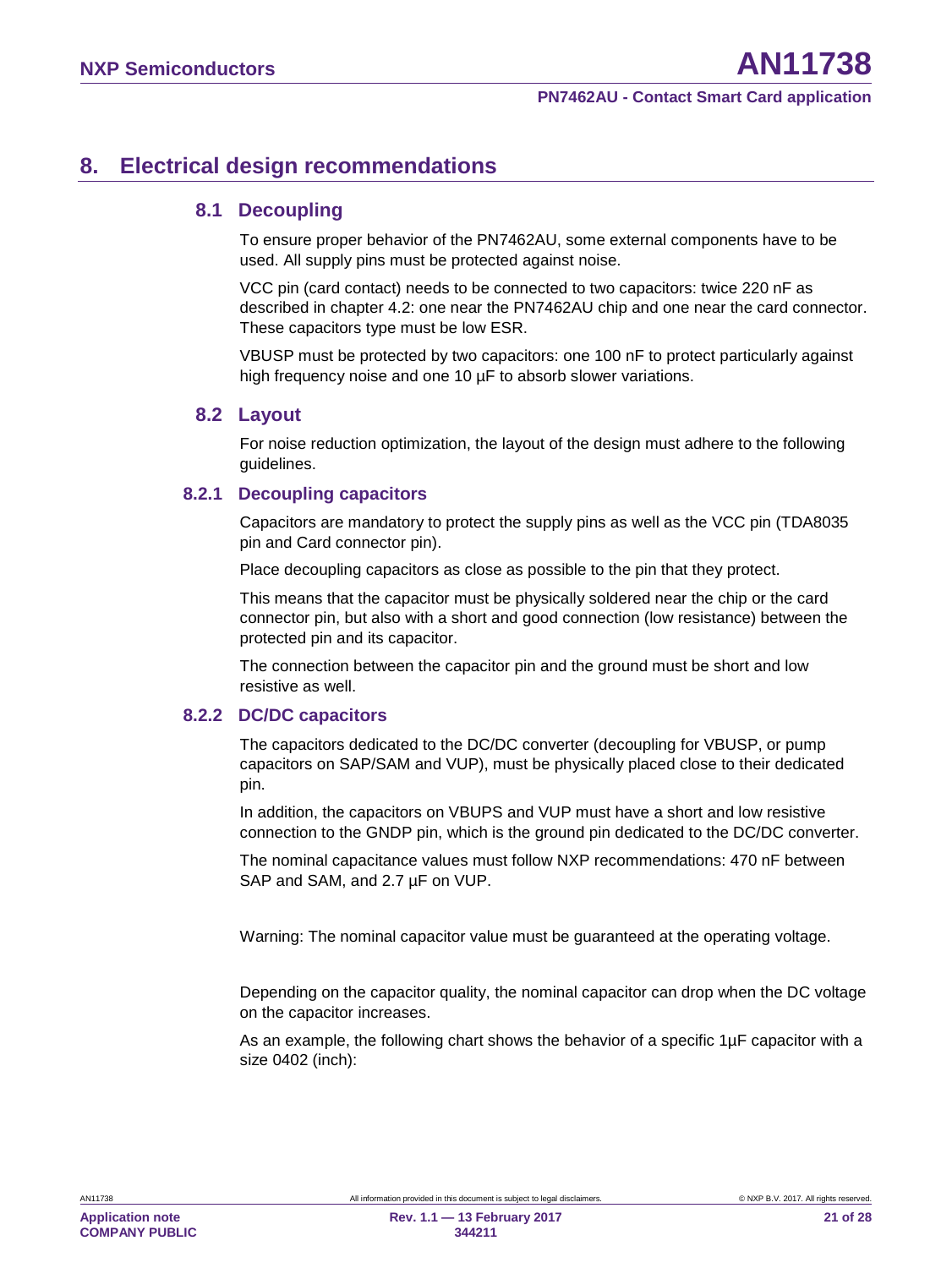

<span id="page-21-0"></span>This capacitor has a nominal value of 1µF at 0V, but falls to 300nF at 6V, which is the operating voltage on VUP. Then the behavior of the DC/DC is not the expected one.

In order to grant the correct behavior of the DC/DC it is mandatory to limit the drop on the VUP capacitor to less than 30%.

This behavior (nominal value drop with DC Bias) can be seen with high capacitor values in small packages. It is then recommended to use at least 0603 package for VUP capacitor.

#### **8.2.3 Clock wires**

<span id="page-21-1"></span>Clock (card) or oscillator signals can cause noise on other signals due crosstalk. It is advised to isolate these signals: make the connections as short as possible and keep them far from other signals.

<span id="page-21-2"></span>The best is to shield these signals with ground.

#### **8.2.4 Card ground connection**

Pin GNDC of the PN7462AU is dedicated to the smart card connector. It is advised to connect the C5 (GND) pin of the smart card connector to this pin before connecting it to the main ground.

But it is mandatory to have this pin always connected to the main ground of the board, as well as the card connector ground pin.

#### **8.2.5 General recommendations**

<span id="page-21-3"></span>All Contact Smart Card signal lines must be kept far from any RF line, in order to avoid crosstalk on Contact line.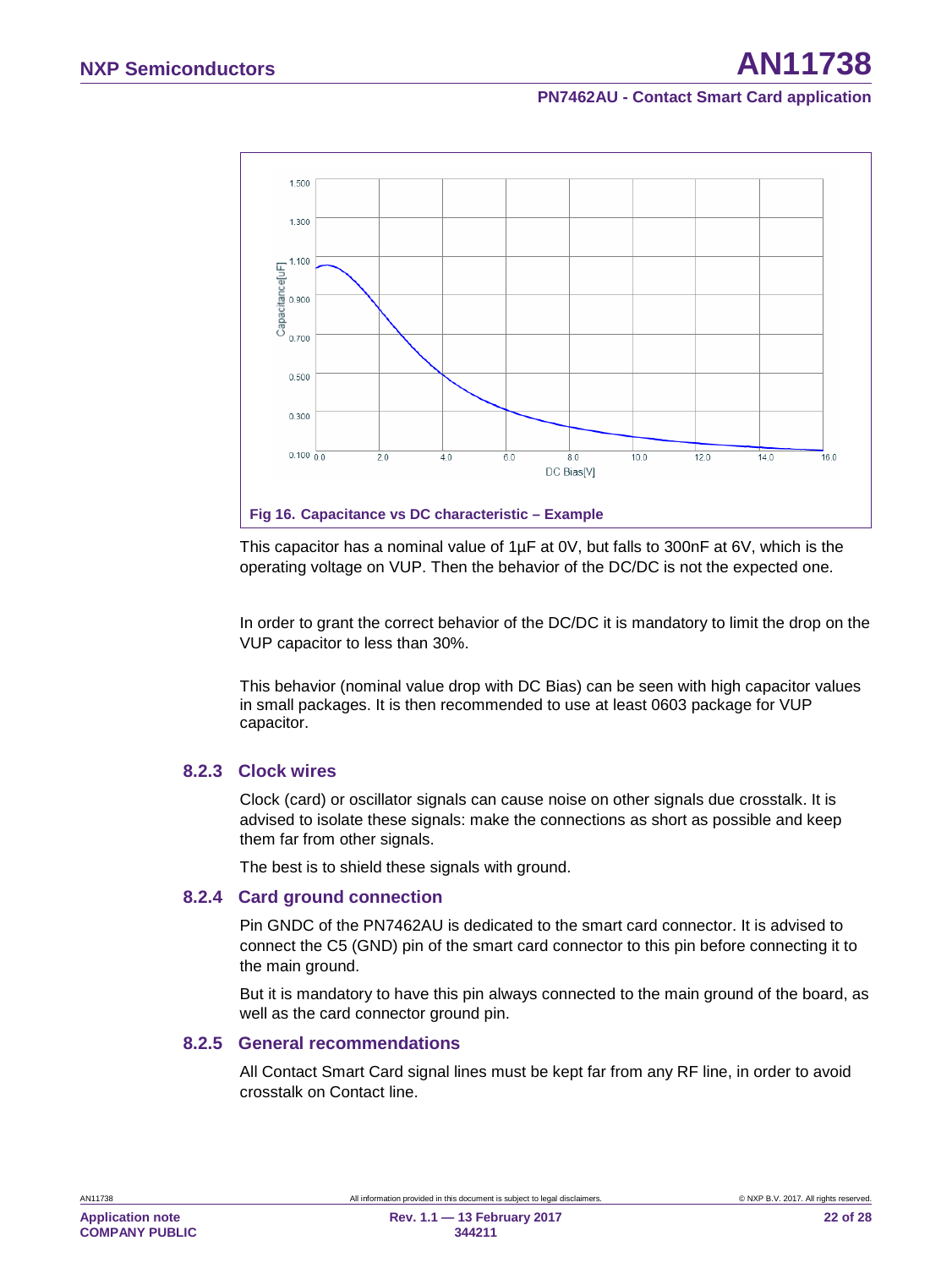# <span id="page-22-1"></span>**9. Auxiliary Slot**

### <span id="page-22-2"></span>**9.1 Introduction**

The PN7462AU is able to manage an auxiliary slot, through an external contact Frontend (typically TDA8035 from NXP).

In this configuration, the CPU and ISO7816 UART from PN7462AU are used, while the electrical management is handled by the external contact front-end.



<span id="page-22-0"></span>In ISO7816 UART block within the PN7462AU, the auxiliary slot is generally called slot 2, while the main slot is called slot 1.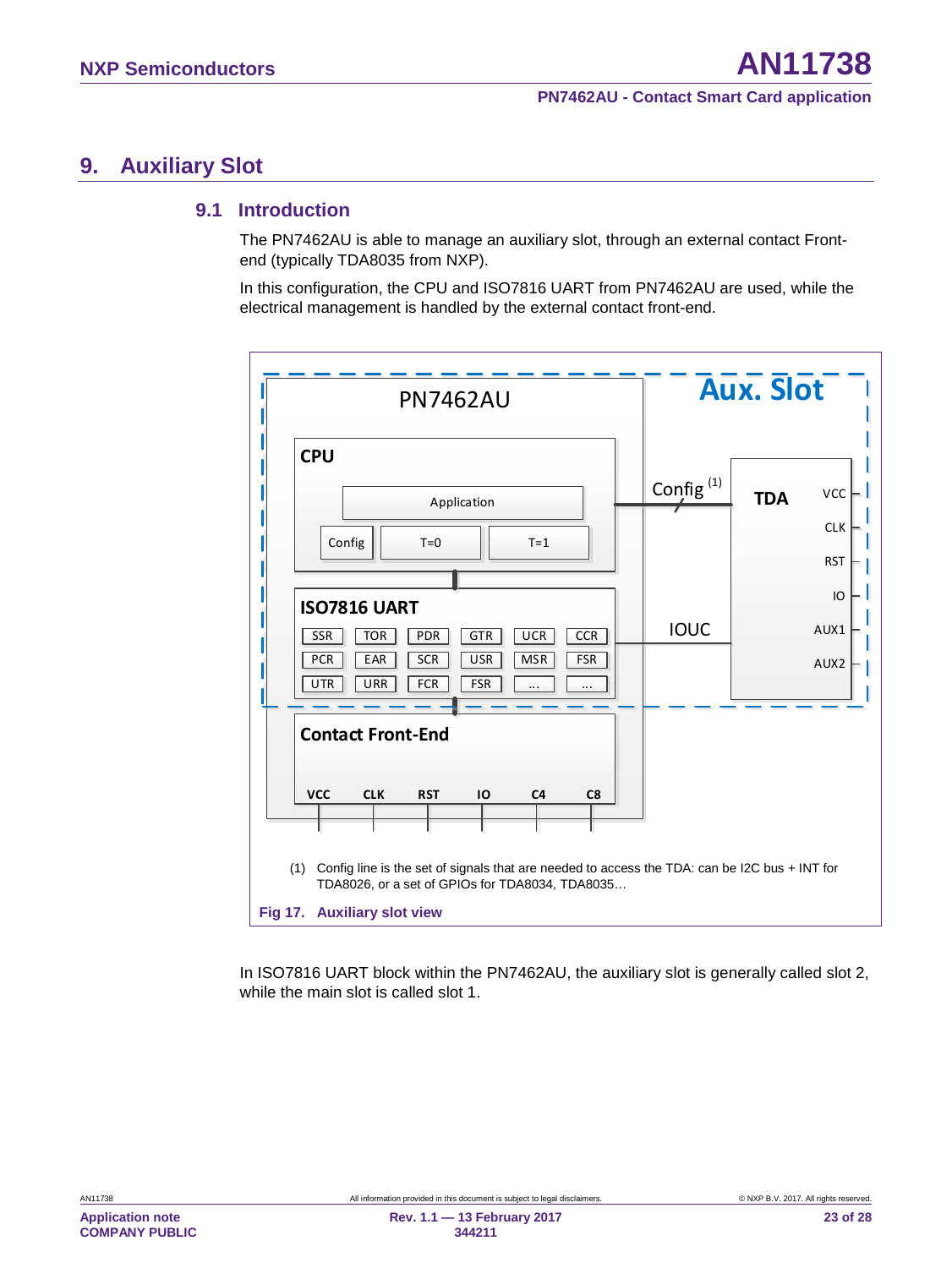### <span id="page-23-0"></span>**9.2 Operation with Auxiliary slot**

#### **9.2.1 Switching**

<span id="page-23-1"></span>Auxiliary slot is supposed to be used when 2 or more cards must be accessed in the system. In the case only one card is necessary, only slot 1 is required.

The ISO7816 UART is built to be able to support 2 cards activated at the same time. However, data have to be exchanged sequentially: data exchange with one slot (transmission + reception), then with the other slot.

In order to be able to control 2 slots at the same time, some registers of the ISO UART are duplicated: one for slot 1, and one for slot 2. These registers are:

- CT\_PDRx\_LSB\_REG
- CT\_PDRx\_MSB\_REG
- CT\_GTRx\_REG
- CT\_UCR1x\_REG
- CT\_UCR2x\_REG
- CT\_CCRx\_REG

Where 'x' represents the slot number: 1 or 2.

Same registers share the same address, then when accessing the address, the actual register accessed will depend on the slot which is currently selected.

The selection between Slot 1 and Slot 2 is done thanks to the bit IOAUXen from register CT\_SSR\_REG. Set to 1 it selects slot 2.

When the CPU switches the slot number from 1 to 2 or from 2 to 1, i.e. changing the IOAUXen bit, the ISO UART block is reset. This allows to clear the status when switching to another slot.

At the same time, the FIFO output/input is switched between I/O line of main slot to IOAux line connected to the auxiliary slot. Due to this, anything which is received on an IO line not selected will be lost.

For this reason, it is recommended to avoid switching slots between transmission and reception on one slot. The switch must happen after reception is over so that it is known that nothing will be received on IO line.

#### **9.2.2 Card activation**

<span id="page-23-2"></span>There is no PCR register for slot 2. The reason is that the card activation/deactivation is handled by the external front-end.

To control card activation on slot 2, it is required to refer to the dedicated front-end documentation, which has to be controlled directly from the CPU, through GPIOs and/or I2C master block.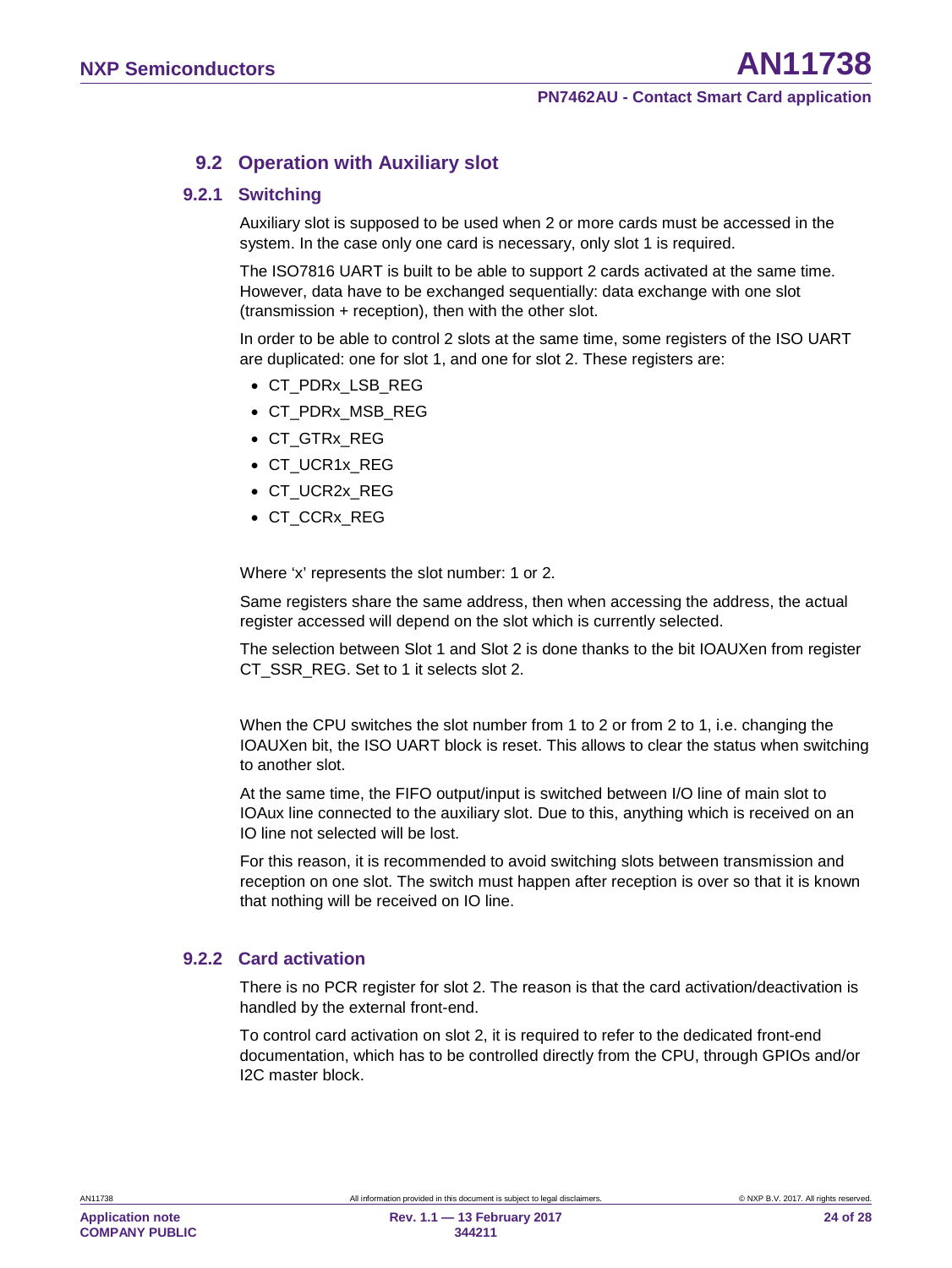# <span id="page-24-0"></span>**10. Legal information**

### <span id="page-24-1"></span>**10.1 Definitions**

**Draft —** The document is a draft version only. The content is still under internal review and subject to formal approval, which may result in modifications or additions. NXP Semiconductors does not give any representations or warranties as to the accuracy or completeness of information included herein and shall have no liability for the consequences of use of such information.

### <span id="page-24-2"></span>**10.2 Disclaimers**

**Limited warranty and liability —** Information in this document is believed to be accurate and reliable. However, NXP Semiconductors does not give any representations or warranties, expressed or implied, as to the accuracy or completeness of such information and shall have no liability for the consequences of use of such information.

In no event shall NXP Semiconductors be liable for any indirect, incidental, punitive, special or consequential damages (including - without limitation lost profits, lost savings, business interruption, costs related to the removal or replacement of any products or rework charges) whether or not such damages are based on tort (including negligence), warranty, breach of contract or any other legal theory.

Notwithstanding any damages that customer might incur for any reason whatsoever, NXP Semiconductors' aggregate and cumulative liability towards customer for the products described herein shall be limited in accordance with the Terms and conditions of commercial sale of NXP Semiconductors.

**Right to make changes —** NXP Semiconductors reserves the right to make changes to information published in this document, including without limitation specifications and product descriptions, at any time and without notice. This document supersedes and replaces all information supplied prior to the publication hereof.

**Suitability for use —** NXP Semiconductors products are not designed, authorized or warranted to be suitable for use in life support, life-critical or safety-critical systems or equipment, nor in applications where failure or malfunction of an NXP Semiconductors product can reasonably be expected to result in personal injury, death or severe property or environmental damage. NXP Semiconductors accepts no liability for inclusion and/or use of NXP Semiconductors products in such equipment or applications and therefore such inclusion and/or use is at the customer's own risk.

**Applications —** Applications that are described herein for any of these products are for illustrative purposes only. NXP Semiconductors makes no representation or warranty that such applications will be suitable for the specified use without further testing or modification.

Customers are responsible for the design and operation of their applications and products using NXP Semiconductors products, and NXP Semiconductors accepts no liability for any assistance with applications or customer product design. It is customer's sole responsibility to determine whether the NXP Semiconductors product is suitable and fit for the customer's applications and products planned, as well as for the planned application and use of customer's third party customer(s). Customers should provide appropriate design and operating safeguards to minimize the risks associated with their applications and products.

NXP Semiconductors does not accept any liability related to any default, damage, costs or problem which is based on any weakness or default in the customer's applications or products, or the application or use by customer's third party customer(s). Customer is responsible for doing all necessary testing for the customer's applications and products using NXP Semiconductors products in order to avoid a default of the applications and the products or of the application or use by customer's third party customer(s). NXP does not accept any liability in this respect.

**Export control –** This document as well as the item(s) described herein may be subject to export control regulations. Export might require a prior authorization from competent authorities.

**Evaluation products —** This product is provided on an "as is" and "with all faults" basis for evaluation purposes only. NXP Semiconductors, its affiliates and their suppliers expressly disclaim all warranties, whether express, implied or statutory, including but not limited to the implied warranties of noninfringement, merchantability and fitness for a particular purpose. The entire risk as to the quality, or arising out of the use or performance, of this product remains with customer.

In no event shall NXP Semiconductors, its affiliates or their suppliers be liable to customer for any special, indirect, consequential, punitive or incidental damages (including without limitation damages for loss of business, business interruption, loss of use, loss of data or information, and the like) arising out the use of or inability to use the product, whether or not based on tort (including negligence), strict liability, breach of contract, breach of warranty or any other theory, even if advised of the possibility of such damages.

Notwithstanding any damages that customer might incur for any reason whatsoever (including without limitation, all damages referenced above and all direct or general damages), the entire liability of NXP Semiconductors, its affiliates and their suppliers and customer's exclusive remedy for all of the foregoing shall be limited to actual damages incurred by customer based on reasonable reliance up to the greater of the amount actually paid by customer for the product or five dollars (US\$5.00). The foregoing limitations, exclusions and disclaimers shall apply to the maximum extent permitted by applicable law, even if any remedy fails of its essential purpose.

### <span id="page-24-3"></span>**10.3 Licenses**

#### **Purchase of NXP ICs with NFC technology**

Purchase of an NXP Semiconductors IC that complies with one of the Near Field Communication (NFC) standards ISO/IEC 18092 and ISO/IEC 21481 does not convey an implied license under any patent right infringed by implementation of any of those standards. Purchase of NXP Semiconductors IC does not include a license to any NXP patent (or other IP right) covering combinations of those products with other products, whether hardware or software.

#### **Purchase of NXP ICs with ISO/IEC 14443 type B functionality**



This NXP Semiconductors IC is ISO/IEC 14443 Type B software enabled and is licensed under Innovatron's Contactless Card patents license for ISO/IEC 14443 B.

The license includes the right to use the IC in systems and/or end-user equipment.

**RATP/Innovatron Technology**

### <span id="page-24-4"></span>**10.4 Trademarks**

Notice: All referenced brands, product names, service names and trademarks are property of their respective owners.

**I²C-bus —** logo is a trademark of NXP B.V.

**MIFARE —** is a trademark of NXP B.V.

**ICODE and I•CODE —** is a trademark of NXP B.V

**Application note COMPANY PUBLIC**

**344211**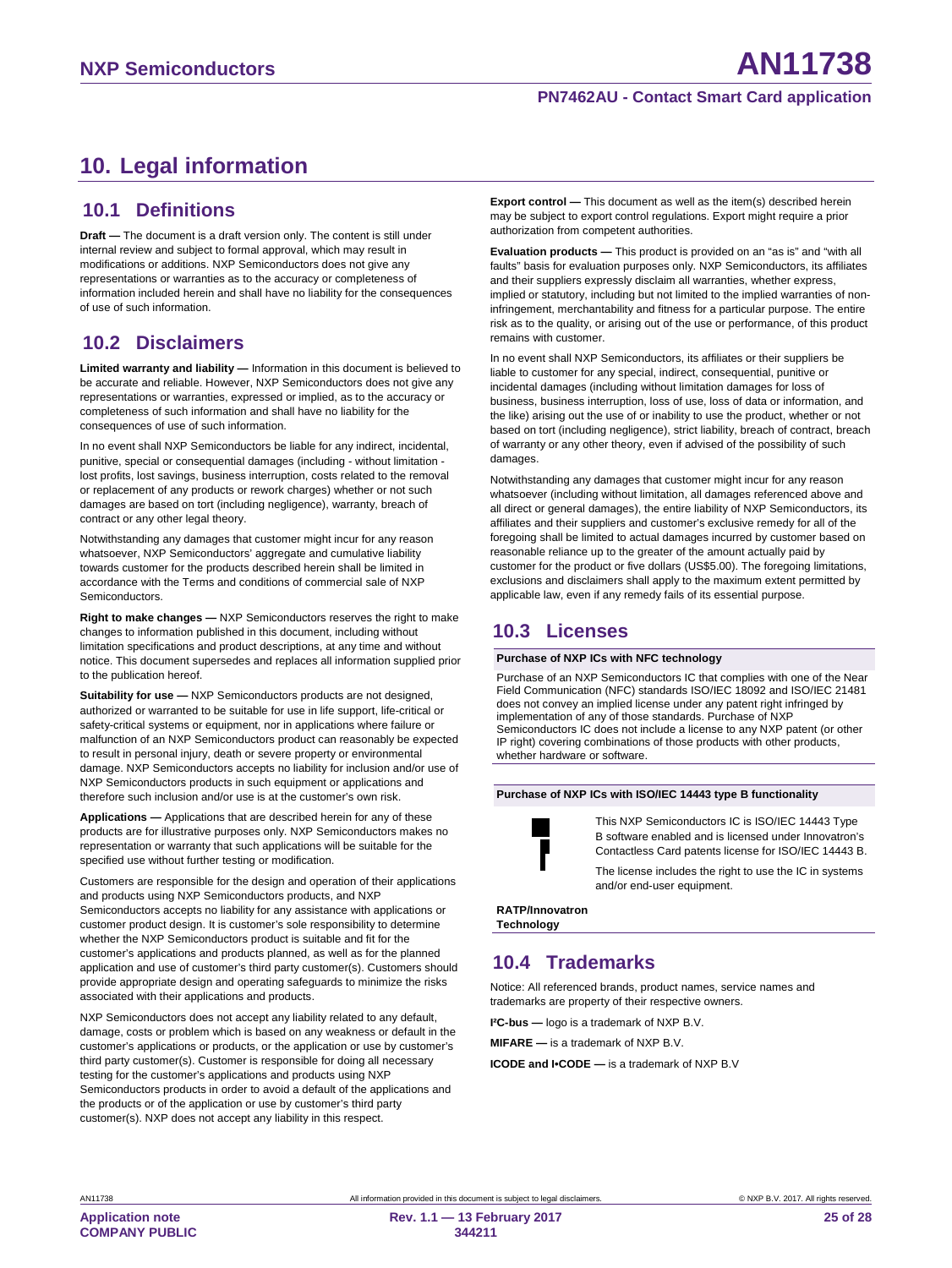# <span id="page-25-0"></span>**11. List of figures**

| Fig 1.  |                                                |
|---------|------------------------------------------------|
| Fig 2.  | PN7462AU - ISO7816 block diagram 4             |
| Fig 3.  | Block task during data exchange5               |
| Fig 4.  | Default Power supply for Contact Interface7    |
| Fig 5.  |                                                |
| Fig 6.  | Clock and ETU size generation 10               |
| Fig 7.  | Normally open card connector connection 112    |
| Fig 8.  | Normally open card connector connection 212    |
| Fig 9.  | Normally closed card connector connection 1.13 |
| Fig 10. | Normally closed card connector connection 2.13 |
| Fig 11. |                                                |
| Fig 12. | Card connector schematics 15                   |
| Fig 13. |                                                |
| Fig 14. |                                                |
| Fig 15. | EMVCo compliancy - Specific schematics 20      |
| Fig 16. | Capacitance vs DC characteristic - Example .22 |
| Fig 17. |                                                |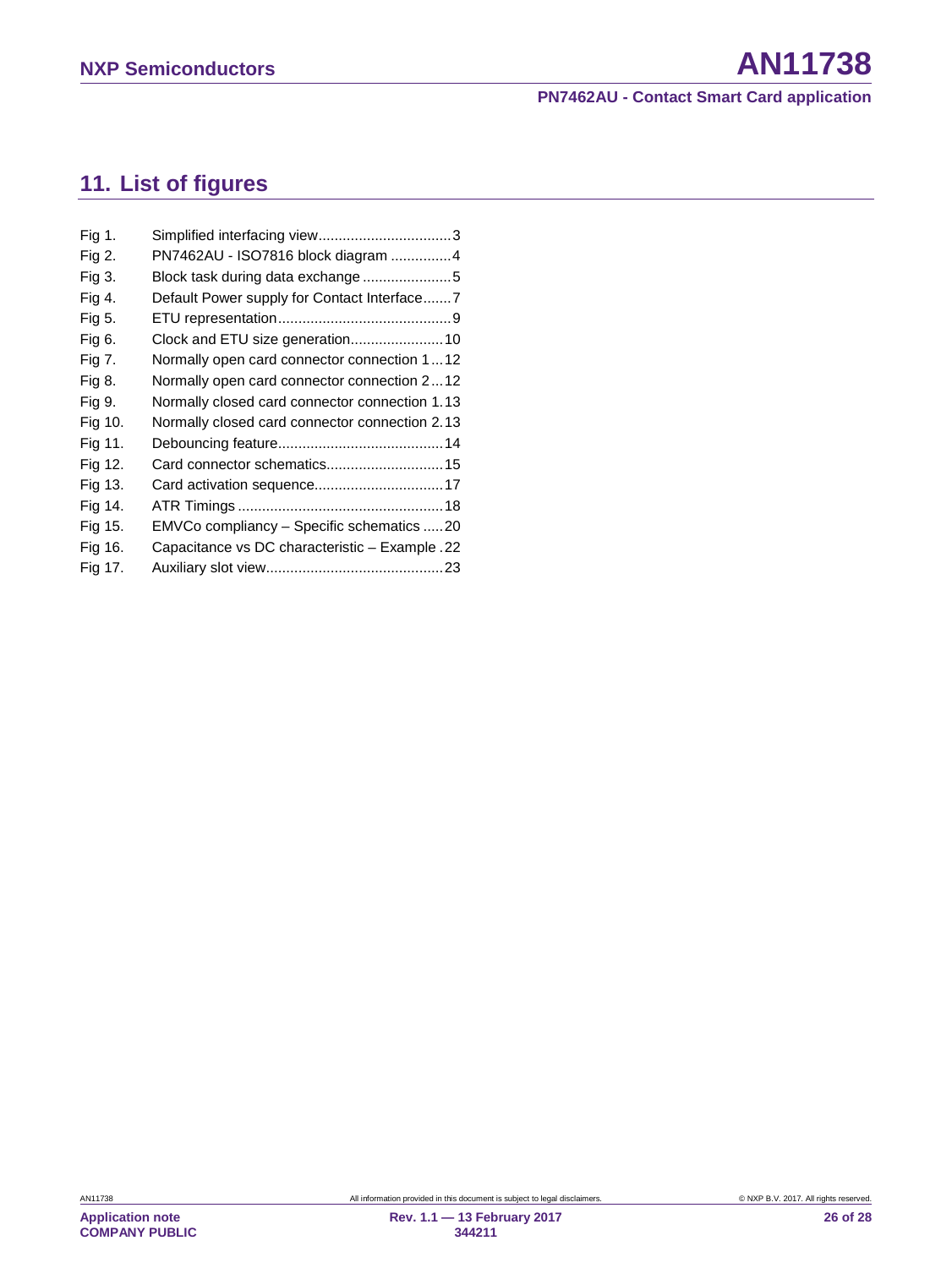# <span id="page-26-0"></span>**12. List of tables**

Table 1. [Select voltage pin behavior.............................16](#page-15-0)